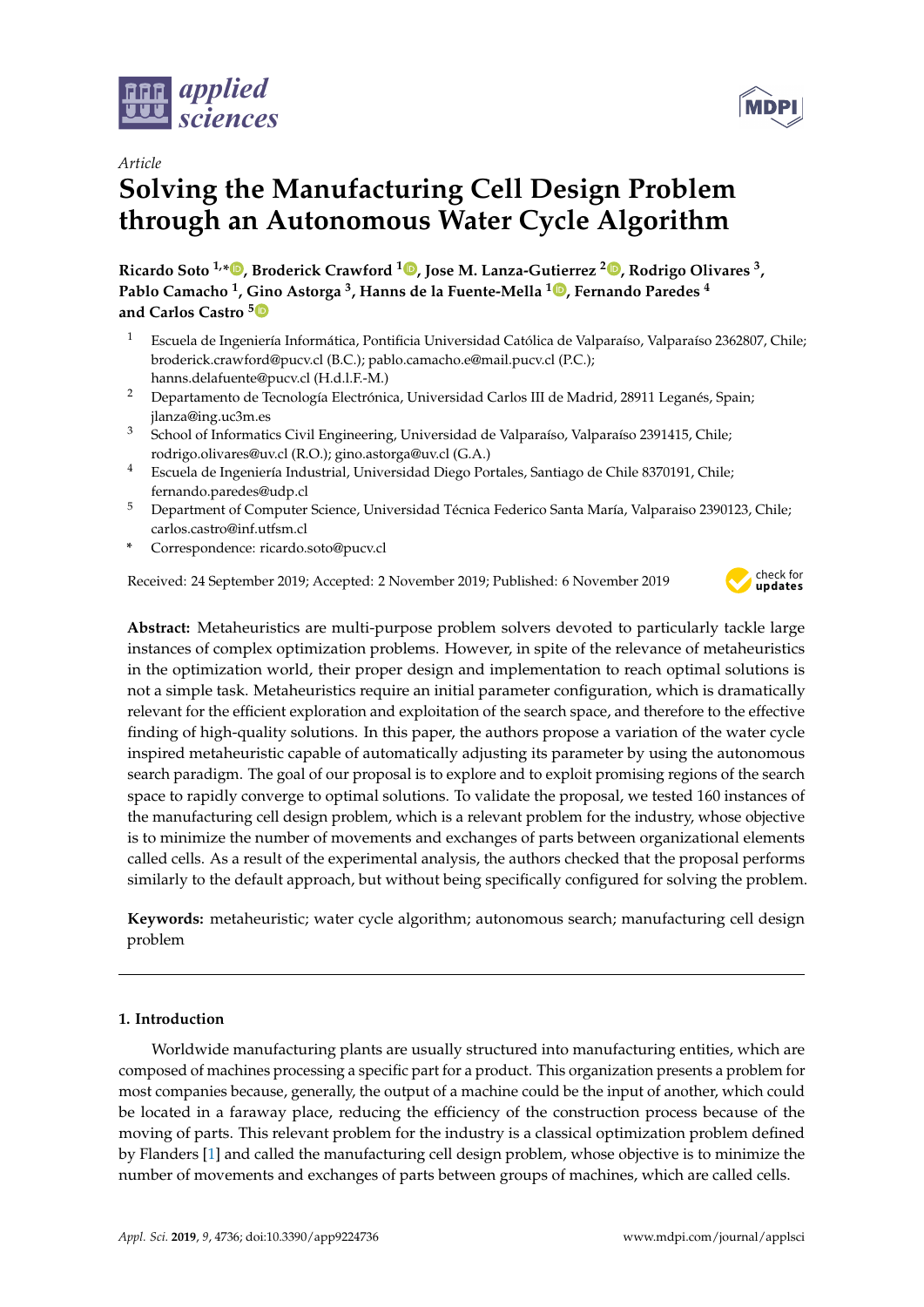During the last decade, the manufacturing cell design problem has been intensely addressed in the optimization field area. Exact techniques have been proposed for solving the problem, as in [\[2\]](#page-18-1). This type of exhaustive techniques is efficient in solving low-complexity instances. However, these techniques usually fail when larger instances are considered because of timing constraints [\[3\]](#page-18-2). On the other hand, approximate algorithms are capable of getting solutions for any instance size in reasonable computing time, but results could not be as high quality as expected because these methods are focused on providing near-optimal solutions [\[4,](#page-18-3)[5\]](#page-18-4).

Focusing on metaheuristics, many bio-inspired algorithms have successfully addressed complex optimization problems in the literature. These techniques are characterized by mimic the behavior of processes from nature, such as honey bees collect nectar from flowers, bats hunt their prey in darkness, the attraction between two objects by computing the gravitational force, among many other examples. Despite the great success of metaheuristics in different application areas, their proper design and implementation to reach optimal solutions is not a simple task. The operation of metaheuristics is governed by a set of parameters that demand a previous setting. Such a configuration is known to be a major task. In fact, selecting the appropriate parameter setting is crucial for the efficient exploration of the search space and therefore to the effective finding of high-quality solutions [\[6\]](#page-18-5).

Under this line, the authors propose a variation of the water cycle algorithm technique inspired by the water cycle of the elements in the hydrosphere, which was originally proposed in [\[7](#page-19-0)[,8\]](#page-19-1). The goal of this variation is that the algorithm has the capacity of updating the population size to manage the trade-off between exploration and exploitation, so that the process of getting good solutions to the optimization problem could be facilitated. To this end, the authors consider the autonomous search paradigm introduced in [\[9\]](#page-19-2). The idea of selecting the population size parameter to control this trade-off is not new and then, many works can be found in the literature following this trend [\[10\]](#page-19-3). As expected, other interesting approaches can be found for controlling this trade-off in the literature [\[10\]](#page-19-3).

In this work, the authors compare the original and the autonomous approach of the metaheuristic while solving 160 known instances of the manufacturing cell design problem [\[11\]](#page-19-4). As a result, the authors checked that the autonomous water cycle algorithm performs similarly than the default approach, but without being specifically configured for solving a specific instance, which is valuable.

The manuscript is organized as follows. Section [2](#page-1-0) discusses related works in the field. Section [3](#page-2-0) defines the manufacturing cell design problem. Section [4](#page-4-0) exposes the default water cycle algorithm. The proposed autonomous water cycle algorithm is presented in Section [5.](#page-7-0) Finally, experimental results and concluding remarks are shown in Sections [6](#page-9-0) and [7,](#page-18-6) respectively.

#### <span id="page-1-0"></span>**2. Related Work**

Cellular manufacturing systems are widely considered in the industry due to the several benefits involved in economic terms; indeed, preliminary investigations in this context date back from 1960 with the work of Burbidge [\[12\]](#page-19-5) about production flow analysis. From this point, mathematical programming was strongly involved in solving the problem. Several examples in this line can be found from classic linear programming to more advanced goal programming procedures [\[11](#page-19-4)[,13–](#page-19-6)[18\]](#page-19-7). Techniques derived from mathematical programming and artificial intelligence, such as constraint programming, were also reported [\[2,](#page-18-1)[3\]](#page-18-2). More recently, the room for metaheuristics in this area has been growing since its use is more appropriate when problem instances are intractable with exact methods because of computing time restrictions. In this line, some authors applied classic metaheuristics as tabu search for solving different approaches of the problem [\[19](#page-19-8)[–23\]](#page-19-9). The presence of genetic algorithms (GAs) is also large. For instance, a bi-criteria model for solving cell formation problems was presented in [\[24\]](#page-19-10). A similar approach was reported in [\[25\]](#page-19-11), but involving three objective functions. Alternative routines for the part-flow were incorporated in [\[26,](#page-19-12)[27\]](#page-19-13). In [\[28\]](#page-19-14), another GA was proposed but mostly oriented to minimize the inter-cell flow cost rather than minimizing the number of inter-cell movements. Industrial cases from the automobile and steel industry were presented in [\[29,](#page-19-15)[30\]](#page-19-16) while applying GAs. Hybrid GAs, as well as variants such as the predator-prey GA, were also explored [\[31–](#page-19-17)[34\]](#page-20-0). Classic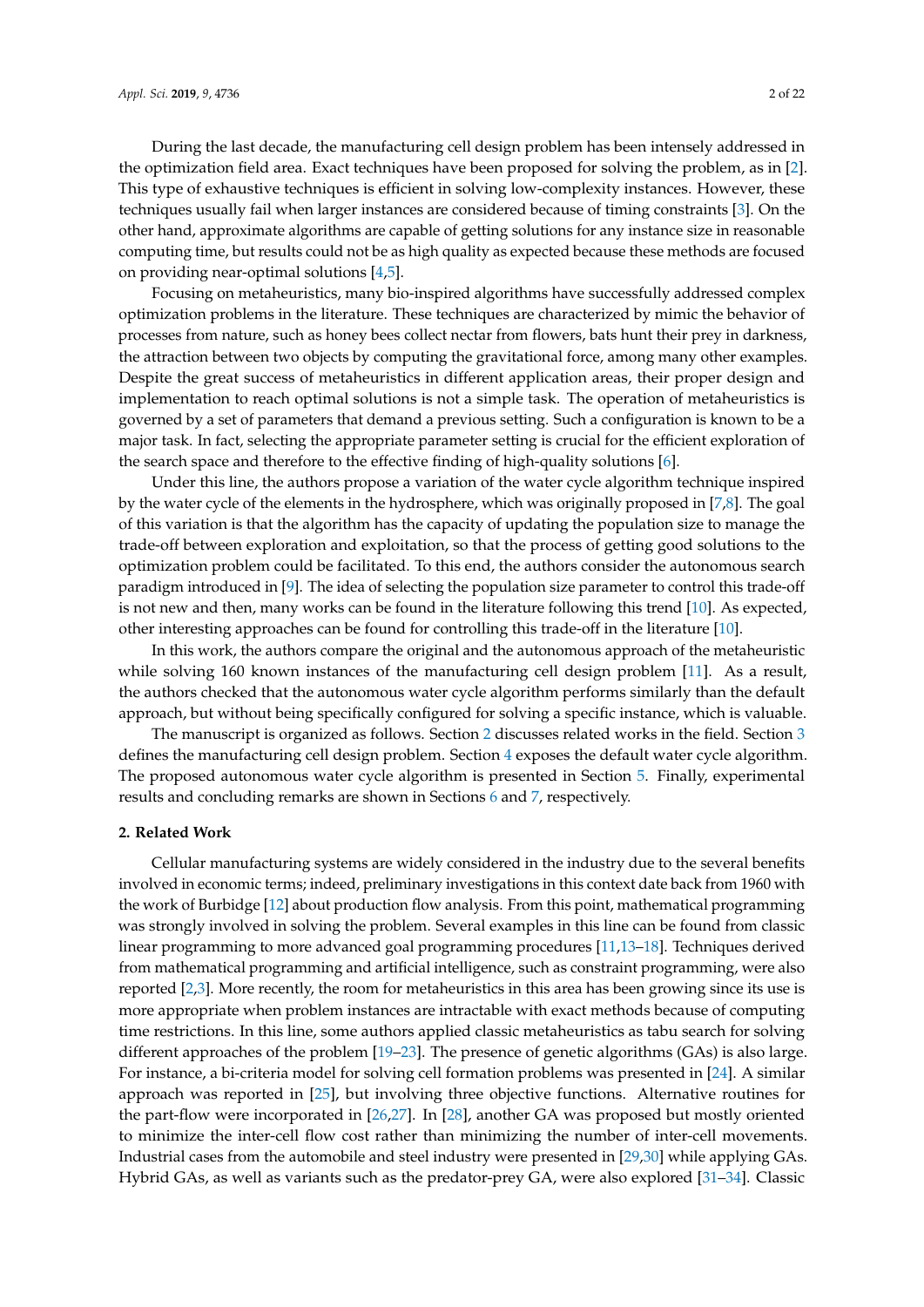simulated annealing, differential evolution, scatter search, and particle optimization algorithms also participate in the literature [\[35–](#page-20-1)[38\]](#page-20-2).

From the previous analysis, the authors reach that modern swarm intelligence metaheuristics are the most widely applied techniques for solving the problem in recent years. For instance, the authors may cite the following works, among many others. In [\[39\]](#page-20-3), a migrating bird algorithm was applied, which was later parallelized in [\[40\]](#page-20-4). The artificial fish swarm algorithm and the shuffled frog leaping algorithm were applied in [\[41](#page-20-5)[,42\]](#page-20-6). Bat algorithm and its autonomous version were applied in [\[43,](#page-20-7)[44\]](#page-20-8), respectively. The firefly algorithm was considered in [\[45,](#page-20-9)[46\]](#page-20-10), the cat swarm optimization in [\[47\]](#page-20-11) and the flower pollination algorithm in [\[48\]](#page-20-12). Black hole algorithm has successfully been applied to fine tune a machine learning approach in [\[49\]](#page-20-13). Finally, an Egyptian vulture optimization algorithm was reported in [\[50\]](#page-20-14).

As introduced before, although metaheuristics are widely considered in the literature for solving complex optimization problems, the usage of these methods is limited by the needed of configuring parameters, which definitively affect how the search is performed. This situation implies that it is needed to solve the fitting problem of the algorithm. However, it is unlikely to get the optimal solution to the problem because of the number of possible combinations. This fact means that the performance of the algorithm could be biased due to the usage of an inadequate configuration. A solution to this problem could be to consider metaheuristics with the less possible number of parameters. However, parameters usually provide metaheuristics the capacity of providing a good solution in a great range of instances and problems, i.e., adaptability. Another possibility is the one considered in this paper, where the authors study how to provide autonomous adaptability during the solving time. This is a novel concept, which has not been extensively considered in the literature. For instance, we may cite the following works defining an autonomous strategy for guiding specific metaheuristics [\[51–](#page-21-0)[53\]](#page-21-1). On this basis, in this work, the authors study how to provide autonomous adaptability to the water cycle algorithm, which is a metaheuristic that was successfully applied to solve several optimization problems [\[54](#page-21-2)[–57\]](#page-21-3). As far as the authors know, this is the first work in the field providing adaptability to the water cycle algorithm, while solving the cell design problem.

## <span id="page-2-0"></span>**3. The Manufacturing Cell Design Problem**

The cellular manufacturing strategy proposed by Flanders [\[1\]](#page-18-0) promotes the separation of the machines involved in a production plant by following a specific strategy. The idea is to group parts of similar functions, geometry or fabrication process into families that are processed in the same section, and thus creating highly independent areas called cells. Some advantages of this production strategy include reduction of cost and material-handling time, labor, and paperwork, a decrease of in-process inventories, shortening delivery time, and an increase of machine utilization and production control. Further analysis of this technology may be found in [\[58–](#page-21-4)[60\]](#page-21-5).

### *3.1. Problem Statement*

To find the optimal design of the production plant, where the inter-cell part exchange is minimized, the problem is schematized into the part-machine matrix, where each coordinate shows which machine processes a particular part. Through the reorganization of the rows and columns of the matrix different configurations can be tested. From this initial matrix, two others are derived: the machine-cell and the part-cell matrices, representing the cell that currently allocates the machines and parts, respectively.

The idea in this optimization problem is to minimize the so-called exceptional elements, which are parts that move from one cell to another to satisfy the production workflow [\[11\]](#page-19-4). The mathematical model representing this problem is described as follows:

- Modeling parameters:
	- **–** *M*: the number of machines.
	- **–** *P*: the number of parts.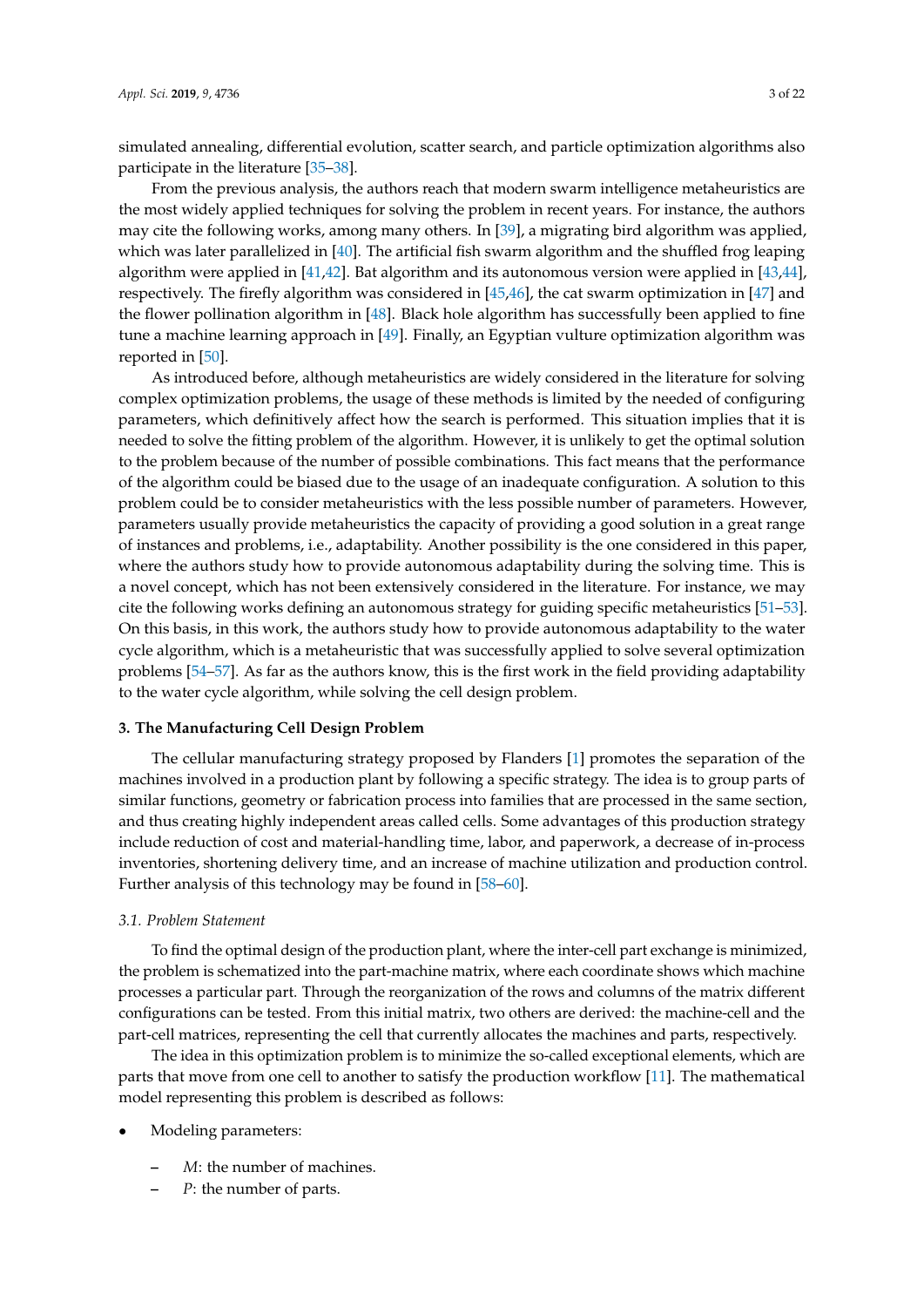- **–** *C*: the number of cells.
- **–** *Mmax*: the maximum number of machines in a cell.
- **–** *xij*: the (*i*, *j*) element in the machine-part incidence matrix, meaning

$$
x_{ij} = \begin{cases} 1 & \text{if the } i \text{-th machine processes the } j \text{-th part,} \\ 0 & \text{otherwise,} \end{cases}
$$
 (1)

where *i*  $\in$  {1, . . . , *M*} is the machine number and *j*  $\in$  {1, . . . , *P*} is the part number.

# • Decision variables:

 $y_{ik}$ : the  $(i, k)$  element in the machine-cell incidence matrix, meaning

$$
y_{ik} = \begin{cases} 1 & \text{if the } i \text{-th machine is located in the } k \text{-th cell,} \\ 0 & \text{otherwise,} \end{cases}
$$
 (2)

where  $k \in \{1, \ldots, C\}$  is the cell number.

 $z_{ik}$ : the  $(j, k)$  element in the part-cell incidence matrix, meaning

$$
z_{jk} = \begin{cases} 1 & \text{if the } j\text{-th part is located in the } k\text{-th cell,} \\ 0 & \text{otherwise.} \end{cases}
$$
 (3)

The goal of the optimization problem is given by

<span id="page-3-0"></span>minimize 
$$
\sum_{k=1}^{C} \sum_{i=1}^{M} \sum_{j=1}^{P} x_{ij} z_{jk} (1 - y_{ik}),
$$
 (4)

subject to

$$
\sum_{k=1}^{C} y_{ik} = 1, \forall i,
$$
\n<sup>(5)</sup>

$$
\sum_{k=1}^{C} z_{jk} = 1, \forall j,
$$
\n
$$
(6)
$$

$$
\sum_{i=1}^{M} y_{ik} \le M_{max}, \ \forall \ k.
$$
 (7)

#### *3.2. Problem Example*

An example of the manufacturing cell design problem is included in this section to clarify the previous definition. To this end, the authors consider the machine-part matrix in Table [1,](#page-4-1) determining how machines and parts are related in a given industrial process. From this table, there are 10 machines  $(M = 10)$  and 10 parts ( $P = 10$ ). Suppose that for the optimized design, there are 3 ( $C = 3$ ) available cells to organize the industrial process and there is a constraint in the maximum number of machines in a cell so that this maximum number equals 4 (*Mmax* = 4). With this information, the machine-cell and part-cell matrices are generated by randomly assigning machines and parts to cells. These two matrices are shown in Table [2.](#page-4-2) From these two matrices, the objective of the optimization problem is to reorganize machines and parts so that inter-cell movements are minimized. A possible solution to this problem is shown in Table [3,](#page-4-3) where machines  $\{A, E, F, H\}$  and parts  $\{3, 7, 10\}$  are assigned to cell 1, machines  $\{B, C, I\}$  and parts  $\{1, 2, 6, 9\}$  are assigned to cell 2, and machines  $\{D, G, J\}$  and parts {4, 5, 8} are assigned to cell 3. The cost of this solution is 0 because there are not inter-cell movements, meaning that this is an optimal solution to the problem.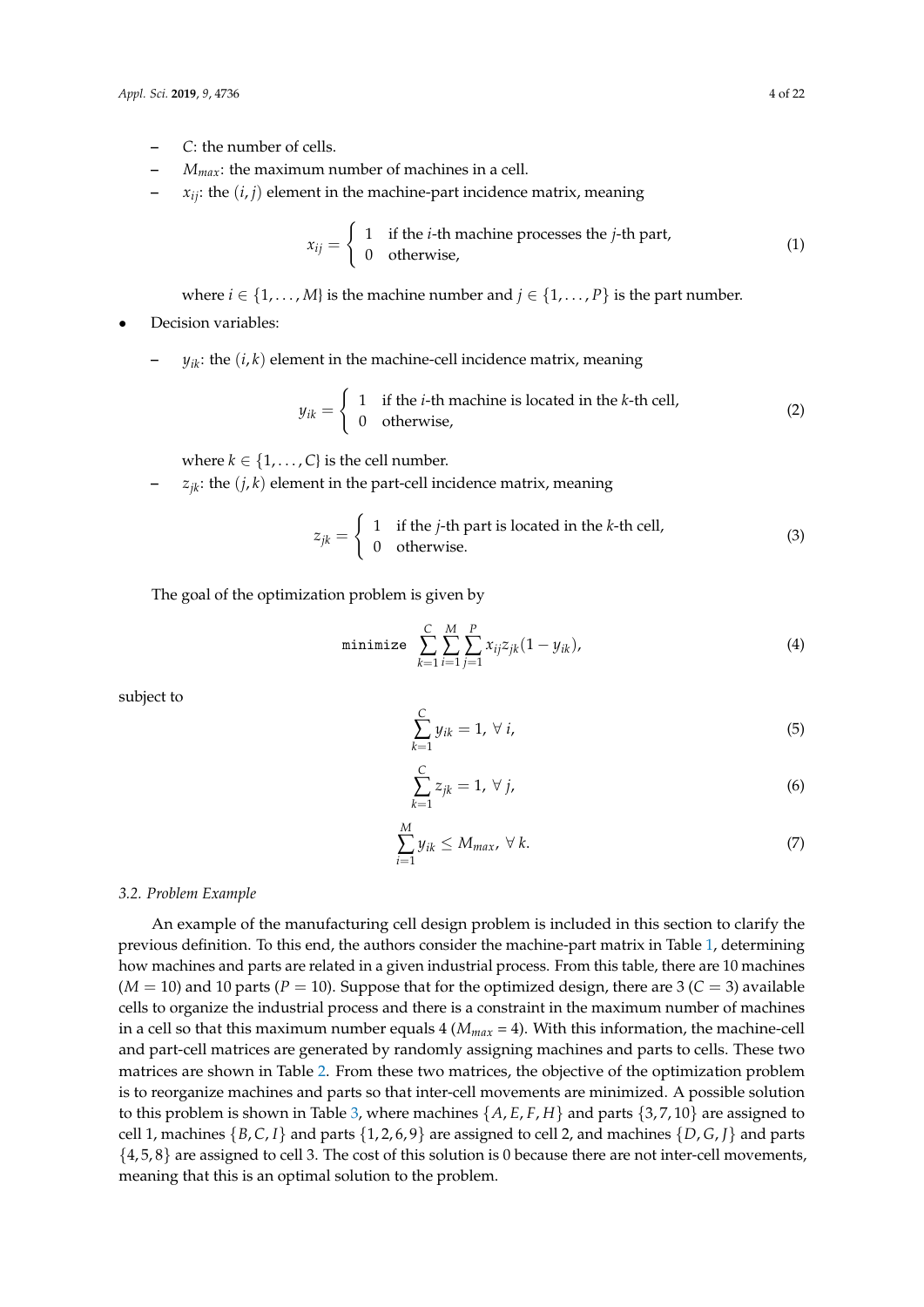<span id="page-4-1"></span>

|       |                |   | <b>Machines</b> |   |              |   |   |   |              |             |   |  |  |  |  |
|-------|----------------|---|-----------------|---|--------------|---|---|---|--------------|-------------|---|--|--|--|--|
|       |                | A | B               | C | $\mathbf{D}$ | E | F | G | $\mathbf{H}$ | $\mathbf I$ | ı |  |  |  |  |
|       | 1              |   |                 |   |              |   |   |   |              |             |   |  |  |  |  |
|       | $\overline{2}$ |   |                 |   |              |   |   |   |              |             |   |  |  |  |  |
|       | 3              |   |                 |   |              |   |   |   |              |             |   |  |  |  |  |
|       | 4              |   |                 |   |              |   |   |   |              |             |   |  |  |  |  |
|       | 5              |   |                 |   |              |   |   |   |              |             |   |  |  |  |  |
| Parts | 6              |   |                 |   |              |   |   |   |              |             |   |  |  |  |  |
|       | 7              |   |                 |   |              |   |   |   |              |             |   |  |  |  |  |
|       | 8              |   |                 |   |              |   |   |   |              |             |   |  |  |  |  |
|       | 9              |   |                 |   |              |   |   |   |              |             |   |  |  |  |  |
|       | 10             |   |                 |   |              |   |   |   |              |             |   |  |  |  |  |

**Table 1.** Problem example. Machine-part matrix. **Table 1.** Problem example. Machine-part matrix.

<span id="page-4-2"></span>**Table 2.** Problem example. Randomly generated machine-cell and part-cell matrices. **Table 2.** Problem example. Randomly generated machine-cell and part-cell matrices.

|                 |           |   | Cell           |   |       |                |              | Cell           |   |
|-----------------|-----------|---|----------------|---|-------|----------------|--------------|----------------|---|
|                 |           | 1 | $\overline{2}$ | 3 |       |                | $\mathbf{1}$ | $\overline{2}$ | 3 |
|                 | А         |   |                |   |       | 1              |              |                |   |
|                 | B         |   |                |   |       | 2              |              |                |   |
|                 | $\subset$ |   |                |   |       | 3              |              |                |   |
|                 | D         |   |                |   |       | $\overline{4}$ |              |                |   |
| <b>Machines</b> | E         |   |                |   | Parts | 5              |              |                |   |
|                 | F         |   |                |   |       | 6              |              |                |   |
|                 | G         |   |                |   |       | 7              |              |                |   |
|                 | Н         |   |                |   |       | 8              |              |                |   |
|                 |           |   |                |   |       | q              |              |                |   |
|                 |           |   |                |   |       | 10             |              |                |   |

**Table 3.** Problem example. Optimized machine-cell and part-cell matrices. **Table 3.** Problem example. Optimized machine-cell and part-cell matrices.

<span id="page-4-3"></span>

# <span id="page-4-0"></span>As is well known, water exists in the earth in the earth in three different states: solid (ice, snow), liquid (water, snow), liquid (water, snow), liquid (water, snow), liquid (water, snow), liquid (water, snow), liquid ( sea, raindrops) and gaseous (vapor). Even though oceans, sea, rivers, streams, clouds, and rains are **4. The Water Cycle Inspired Solving-Method**

As is well known, water exists in the earth in three different states: solid (ice, snow), liquid (water, sea, raindrops) and gaseous (vapor). Even though oceans, sea, rivers, streams, clouds, and rains are constantly changing, the total amount of water on the planet is not affected [61–63]. The interconnection of the thre[e w](#page--1-0)ater states forms the water life cycle depicted in Figure 1. In this figure, raindrops travel in the mountains towards the sea, forming rivers or streams; however, there is also a possibility that some streams flow into rivers and not necessarily into the sea. The water life cycle is composed of three phases [64–66]. The first one occurs when the heat [pr](#page-21-8)oduced by the sun affects the water surface,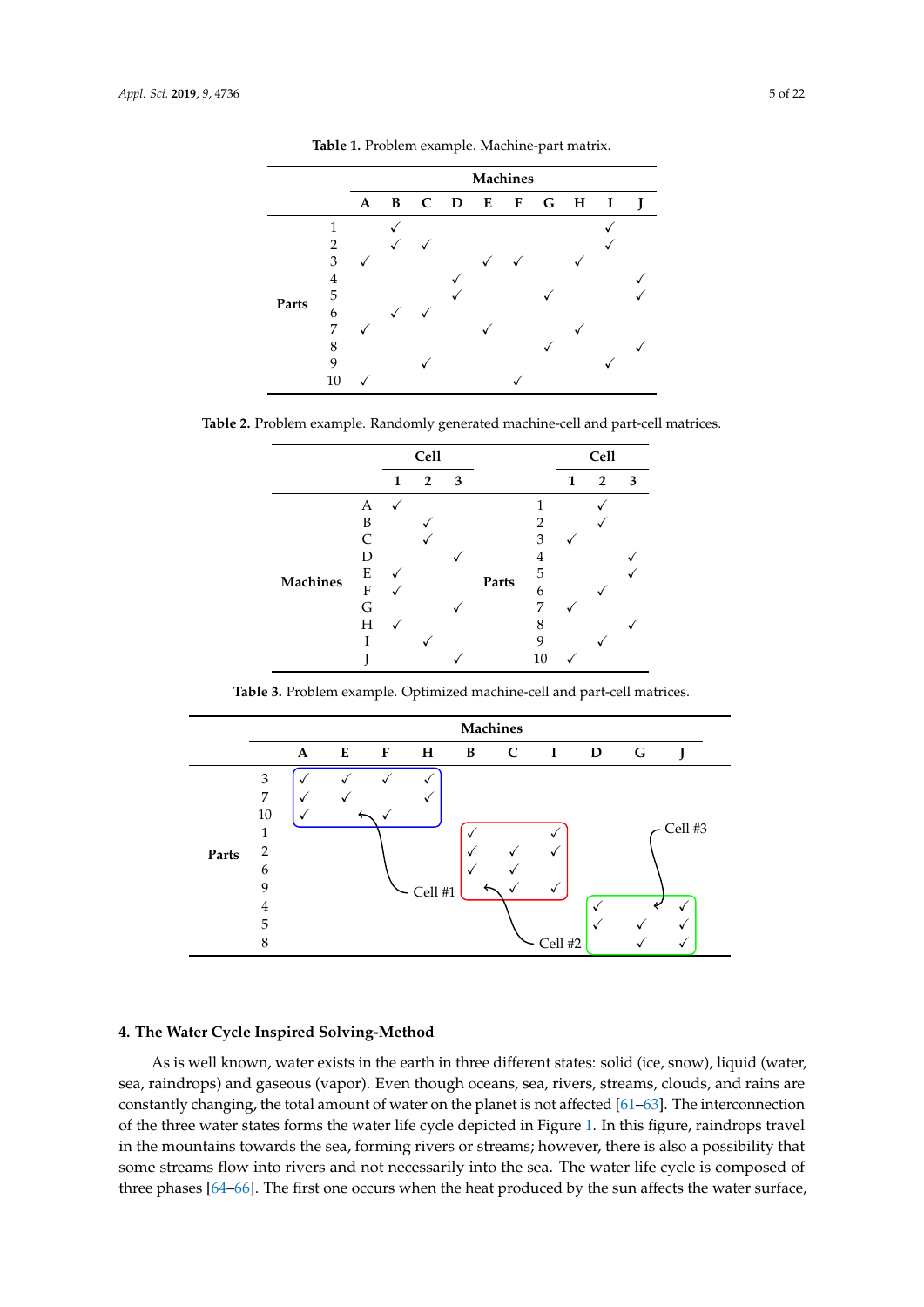producing that seawater begins to evaporate. This first phase is complemented by the photosynthesis of plants in a process known as transpiration. In the second phase, vapor rises to the atmosphere forming clouds which store plenty of evaporated water through condensation. The third phase, known as precipitation, occurs when stored vapor becomes liquid water because of clouds start to cool, for instance when clouds rise considerably.



**Figure 1.** Hydrological water cycle.

The water cycle inspired algorithm is a population-based solving method. In the context of the algorithm, each individual in the population is a solution to the problem known as a raindrop. Thus, each raindrop has associated a machine-cell and a part-cell matrix, as well as a fitness value calculated as given by Equation [\(4\)](#page-3-0). The population is composed of  $N_{pop}$  raindrops.

The solutions in the population are organized on three levels: sea, rivers, and streams. To this end, the population is first sorted in decreased order of fitness quality. Then, the first solution is the sea. The following *Nrivers* solutions are the rivers and the rest of the solutions are the streams. Thus, the sum of rivers and sea is given by

$$
N_{sr} = N_{rivers} + 1,\tag{8}
$$

and the number of streams is given by

$$
N_{\text{streams}} = N_{\text{pop}} - N_{\text{sr}}.\tag{9}
$$

According to the flow magnitude ( how good a solution is), each sea/river has associated a set of streams flowing to them. The cardinal of this set for a given sea/river is defined as

$$
NS_n = round \left\{ \left| \frac{c_n}{\sum_{i=1}^{N_{sr}} c_i} \right| \times N_{\text{stream}} \right\}, \quad n \in \{1, 2, \dots, N_{sr}\},
$$
 (10)

where  $c_n$  is the fitness value of the *n*-th solution in the first  $N_{sr}$  solutions in the population as given by Equation [\(4\)](#page-3-0). From this expression, the sea will have a higher number of streams than a lower quality river. Following this idea, better solutions will have the capacity of attracting more water flows than worse ones, as shown in Figure [2.](#page-6-0) In this figure, rivers (stars) and streams (circles) modify their trajectory to follow stronger flows. When a stream flows into the sea (squares), it is taken as a solution. Additionally, the white color is used to detail advances in each iteration (a new position).

The way in which a stream modify its trajectory is depicted in Figure [3,](#page-6-1) where *X* is the new position of the stream as a random displacement in the interval [0, *α* · *d*], *d* is the distance between the river and the stream (usually in terms of fitness value), and  $\alpha \in (1,2)$ .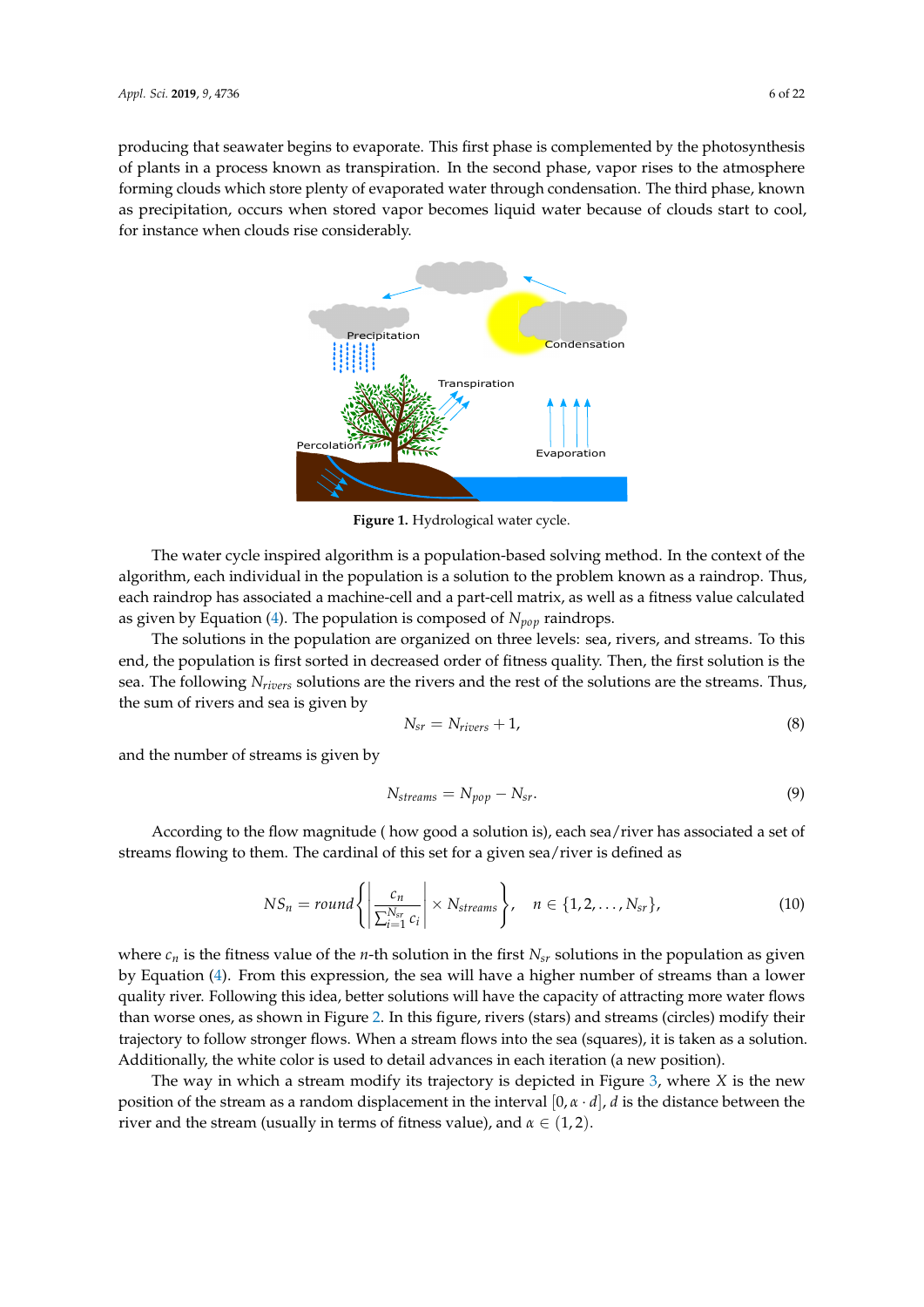<span id="page-6-0"></span>

**Figure 2.** Transformation process.



Figure 3. Flow from a stream to its connecting river.

<span id="page-6-1"></span>According to the attraction capacity of water flows, the algorithm applies three phases to transform a solution during one iteration of the optimization process. First, it moves streams forward to the rivers as given by

<span id="page-6-3"></span>
$$
X_{stream}(t+1) = X_{stream}(t) + rand \cdot \alpha \cdot (X_{river}(t) - X_{stream}(t)). \qquad (11)
$$

where rand is a random number in the interval [0, 1]. Second, streams are directed to the sea as given by

<span id="page-6-4"></span>
$$
X_{stream}(t+1) = X_{stream}(t) + rand \cdot \alpha \cdot (X_{sea}(t) - X_{stream}(t)). \tag{12}
$$

Third, rivers flow towards the sea as given by

<span id="page-6-5"></span>
$$
X_{river}(t+1) = X_{river}(t) + rand \cdot \alpha \cdot (X_{sea}(t) - X_{river}(t)). \tag{13}
$$

<span id="page-6-2"></span>Next, the algorithm evaluates if the newly generated solution is better than its connection, i.e., if the stream provides a better fitness value than the river. In such a case, roles are exchanges as depicted in Figure [4.](#page-6-2)



**Figure 4.** Exchange of roles between a stream and its river.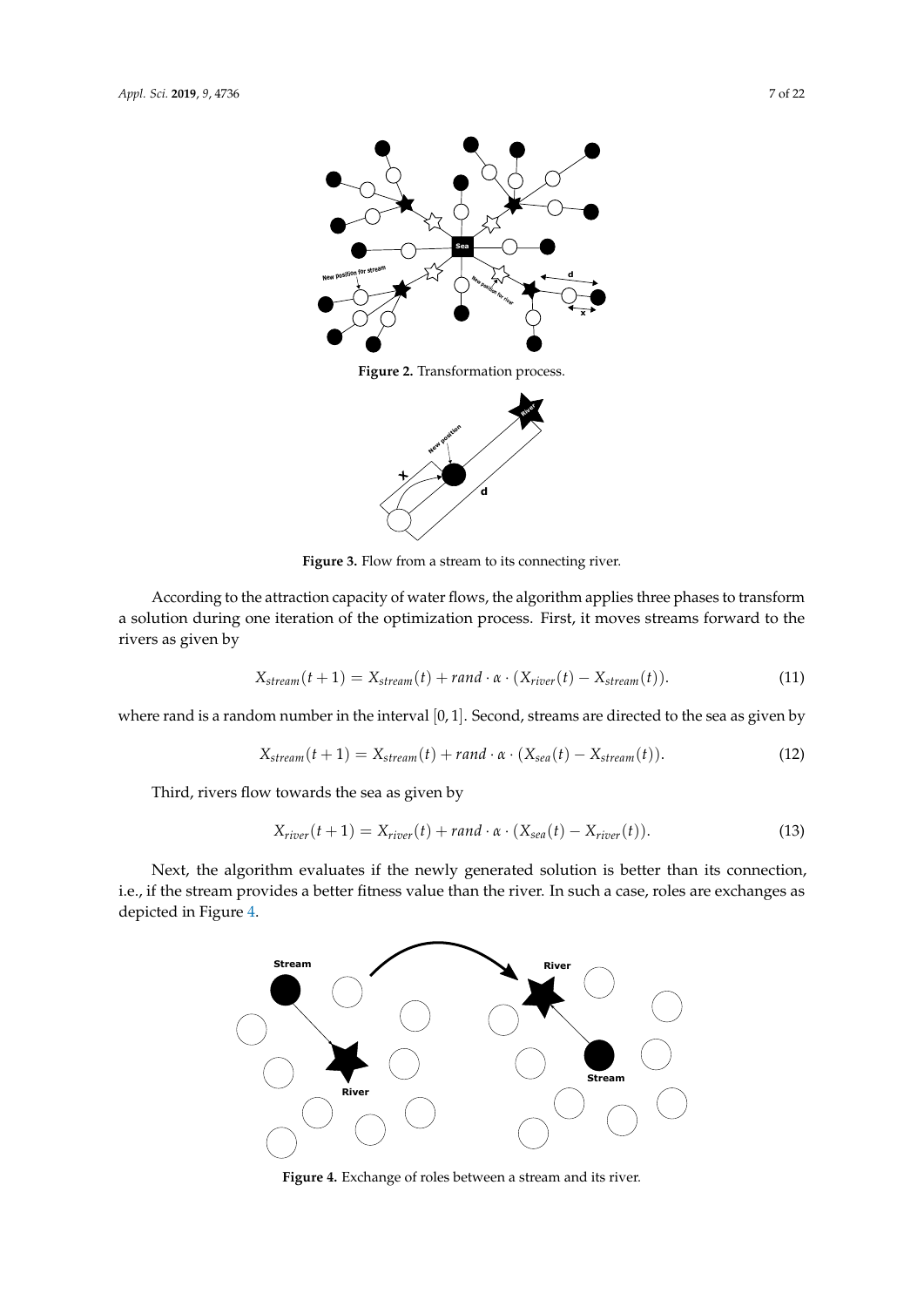The algorithm also includes a mechanism to avoid premature convergence based on the evaluation of the evaporation condition. This process evaluates how close are rivers and streams to the sea so that evaporation is produced. Thus, the evaporation condition for rivers is evaluated as

<span id="page-7-2"></span>
$$
||X_{sea}-X_{river}|| < d_{max} \quad or \quad rand < 0.1,
$$
\n(14)

and for streams is evaluated as

<span id="page-7-3"></span>
$$
\|X_{sea}-X_{stream}\|
$$

where *dmax* is updated over iterations as given by

<span id="page-7-5"></span>
$$
d_{max}^{t+1} = d_{max}^{t=0} - \frac{d_{max}^t}{\max \text{ iterations}}.
$$
\n(16)

Note that the *dmax* is reduced over iterations, meaning that the evaporation condition is more complicated to meet so as execution progresses. If the evaporation condition is met, a rain process occurs, meaning that the water cycle starts again and then, a new population is generated replacing the previous one. That is,

<span id="page-7-4"></span>
$$
Xnew population = LB + rand \cdot (UB - LB),
$$
 (17)

where *LB* and *UB* represent the lower and upper bound values, respectively. Based on the above description, the main steps in the algorithm are described in Algorithm [1.](#page-7-1)

# **Algorithm 1:** Water cycle inspired algorithm.

 $1 \{M, P, C, M_{max}\} \leftarrow loadProblemData();$ 

**<sup>2</sup>** Choice of parameters *Npop*, *Nrivers*, *dmax*.;

**<sup>3</sup>** Generate initial population.;

**<sup>4</sup>** Calculate *Nsr* y *Nstream*. Equations [\(8\)](#page--1-1) and [\(9\)](#page--1-2). ;

- **<sup>5</sup>** Calculate the fitness value for each raindrop. Equation [\(4\)](#page-3-0).;
- **<sup>6</sup>** Determine flow intensity for the sea and rivers. Equation [\(10\)](#page--1-3).;

// Produce *T*-generations.

```
7 while t < T do
```
- **8** Streams flow to rivers. Equation [\(11\)](#page-6-3).;
- **<sup>9</sup>** Streams flow to sea. Equation [\(12\)](#page-6-4).;
- 10 **Rivers flow to sea. Equation [\(13\)](#page-6-5).;**
- **<sup>11</sup> if** *The stream is better than its connection to the river* **then**
- 12 | Exchange of position between stream and river.;
- **<sup>13</sup> if** *The stream is better than its connection to the sea* **then**
- 14 | Exchange of position between stream and sea.;
- **<sup>15</sup> if** *The river is better than its connection to the sea* **then**

16 | Exchange of position between river and sea.;

- **<sup>17</sup> if** *Evaporation process. Equations [\(14\)](#page-7-2) and [\(15\)](#page-7-3)* **then**
- 18 | Rain process.;

19 | New Raindrops. Equation [\(17\)](#page-7-4).;

<span id="page-7-1"></span>**<sup>20</sup>** Reduce *dmax* according to Equation [\(16\)](#page-7-5).;

# <span id="page-7-0"></span>**5. The Proposed Autonomous Water Cycle Algorithm**

The integration of autonomous search into the water cycle algorithm will be responsible for varying the population size (*Npop*), while maintaining the same proportion of rivers/sea (*Nsr*)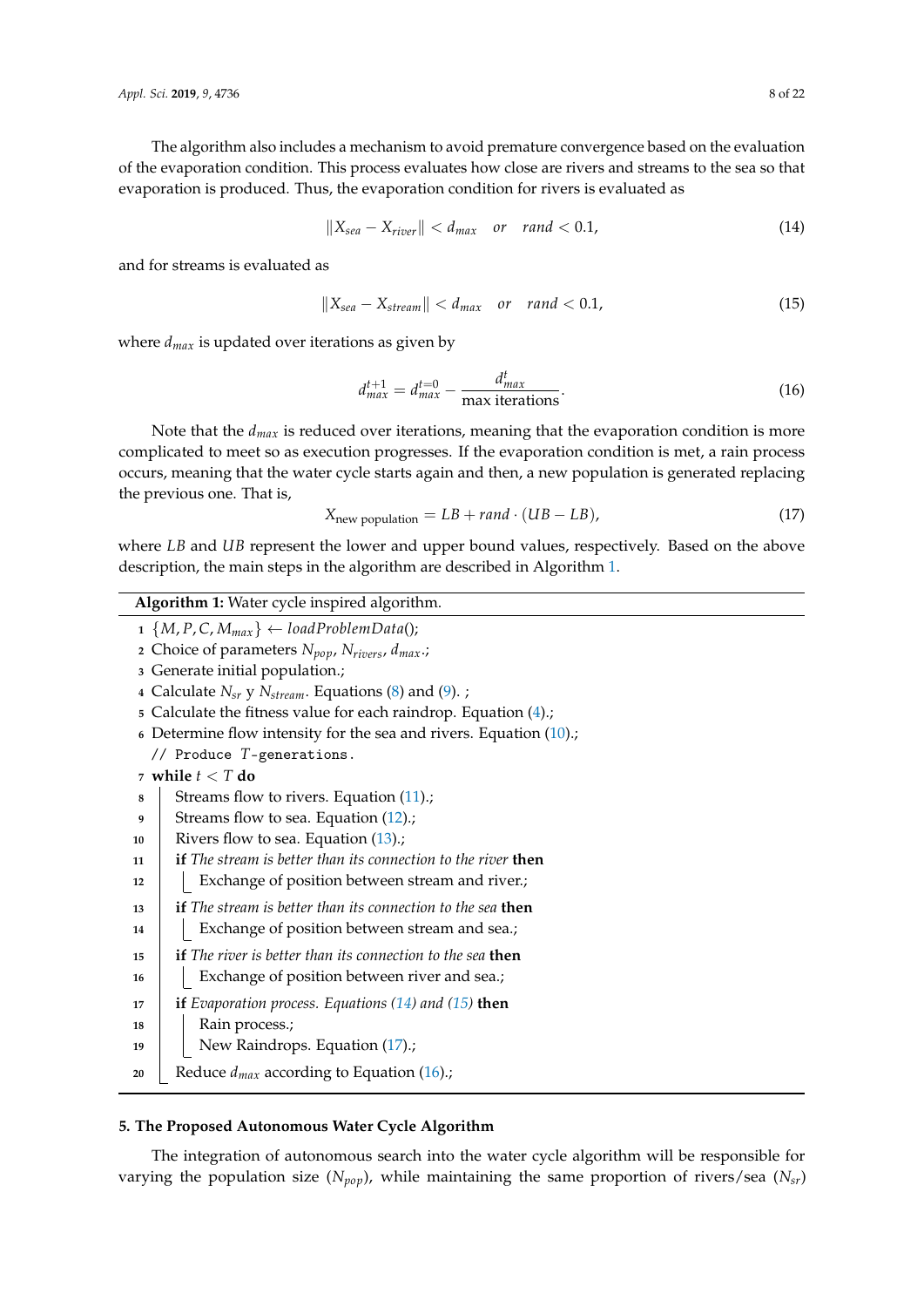and streams (*Nstreams*). This proportion was experimentally defined as 30% for *Nsr* and 70% for *Nstreams*. The calculation of *Npop* is inspired by one of the most important expressions in the water cycle algorithm, Equation [\(10\)](#page--1-3), defining the trade-off between exploitation and exploration in the metaheuristic. Thus, the population size is calculated according to the relationship between the worst and best solution in the current population. That is:

<span id="page-8-0"></span>
$$
N_{pop} = round \left\{ \left| \frac{c_{best}^{N_{pop}} - c_{wrong}^{N_{pop}}}{\sum_{i=1}^{N_{pop}} cost_i} \right| \times 100 \right\},
$$
\n(18)

where  $c_{best}^{N_{pop}}$  and  $c_{worst}^{N_{pop}}$  are the best and worst fitness value in the current population. In this expression, population size will be larger as the difference between the best and the worst fitness value is increased. Otherwise, population size will be smaller.

The criterion for updating the population size is defined according to the differences observed, in percentage, between the best and worst solution in *Nsr* in two different time intervals. Thus, let  $diff_{N_{sr}}^{t1}$  and  $diff_{N_{sr}}^{t2}$  the differences observed between the best and worst solution in  $N_{sr}$  in time *t* 1 and *t* 2, *t* 1 < *t* 2, respectively. Then, if  $diff_{N_{sr}}^{f2} - diff_{N_{sr}}^{f1} < 0$ , it means that the algorithm could be trapped in a local minimum and then, the population size should be increased in a number of elements as given by Equation [\(18\)](#page-8-0). Otherwise, if  $diff_{N_{sr}}^{t2} - diff_{N_{sr}}^{t1} > diff_{th}$ , it means that the differences observed could be very large and then, the algorithm should focus the search on the most promising areas, so reducing the population size in terms of Equation [\(18\)](#page-8-0). Note that *di f fth* was experimentally defined as 3.00%. The previously discussed hybridization of autonomous search and the water cycle algorithm can be find in Algorithm [2.](#page-8-1)

## **Algorithm 2:** Hybridization of autonomous search and the water cycle algorithm.

 Calculate initial population size. Equation [\(18\)](#page-8-0).; Define t1 and t2.; **while** *t* < *T* **do** Execute one iteration of the water cycle algorithm (lines 8–24 in Algorithm [1\)](#page-7-1).;  $\bf{5}$  **if**  $t == t2$  **then**   $\|$  **if**  $diff_{N_{sr}}^{t2} - diff_{N_{sr}}^{t1} < 0$  then **7 I** Increase population in terms of Equation [\(18\)](#page-8-0).; **<sup>8</sup> else i if**  $diff_{N_{sr}}^{t2} - diff_{N_{sr}}^{t1} > diff_{th}$  then 10 | | | Decrease population in terms of Equation [\(18\)](#page-8-0).; Define t1 and t2.;

<span id="page-8-1"></span>When proposing a hybrid approach is also important to analyze the time complexity of the proposal in comparison to the default approach. If we focus on the default water cycle algorithm, the time complexity has a linear relationship between the maximum number of iterations (*T*) and the population size. Hence, the time complexity of the algorithm is bounded by  $O(k \cdot n)$ , where *k* is related to the number of iterations and *n* with the population size. Analyzing the hybrid approach, we also reach that time complexity is also bounded by a linear relationship between the number of iterations, which remains constant in both approaches, and the population size, which varies over the execution of the algorithm. Hence, theoretical complexity is not increased. As expected, execution time could differ for both approaches because of the size of the population, as occurs for two runs of the default algorithm with two different values for the population parameter. If we focus on the memory footprint, we reach that it depends on the size of the population. Hence, the usage of the main memory will be similar for both approaches, while considering the same population size.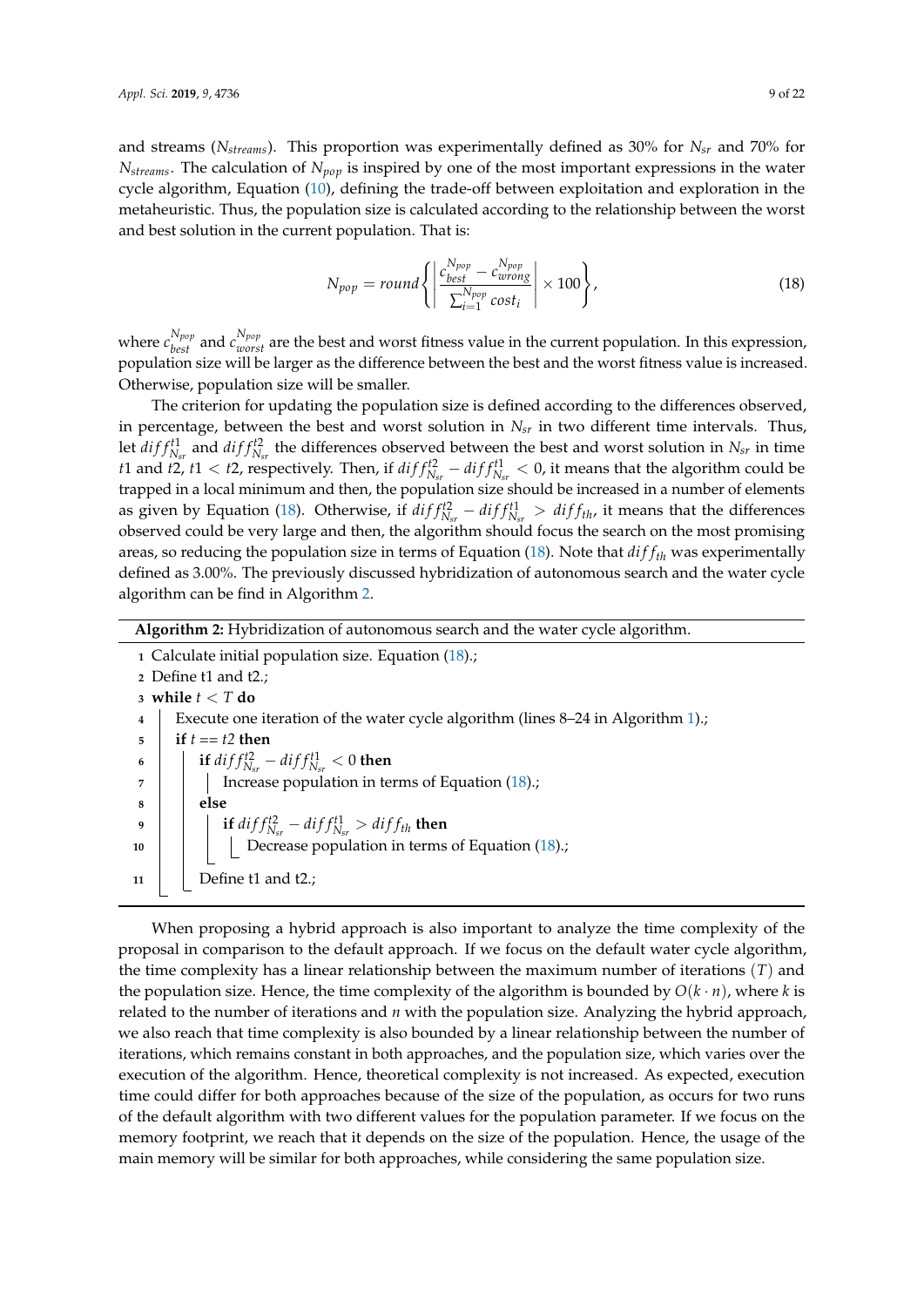## <span id="page-9-0"></span>**6. Experimental Analysis**

This section discusses the experimental methodology followed by conducting the experimentation, as well as a discussion about the results obtained while comparing both default and autonomous approaches.

#### *6.1. Experimental Methodology*

Two sets of instances are considered. The first set includes the usual 90 Boctor's instances, where the usage of 16 machines and 30 parts are optimized (see Table [4\)](#page-9-1). The first 50 Boctor's instances consider a value of *C* equalling 2, i.e., two cells, and a value of *Mmax* in the range 8 to 12, i.e., a maximum number of machines per cell from 8 to 12. The next 40 Boctor's instances consider a value of *C* equalling 3 and a value of *Mmax* in the range 6 to 9.

<span id="page-9-1"></span>

| Instance<br>ID   | $\mathbf C$      | $M_{max}$ | Best<br>Known  | Instance<br>ID | C              | $\mathbf{M}_{max}$ | <b>Best</b><br>Known      | Instance<br>ID | $\mathbf C$               | $M_{max}$ | <b>Best</b><br>Known |
|------------------|------------------|-----------|----------------|----------------|----------------|--------------------|---------------------------|----------------|---------------------------|-----------|----------------------|
| BP01             | $\overline{2}$   | 8         | 11             | <b>BP11</b>    | 2              | 9                  | 11                        | <b>BP21</b>    | $\overline{2}$            | 10        | 11                   |
| BP02             | $\overline{2}$   | 8         | 7              | <b>BP12</b>    | $\overline{2}$ | 9                  | 6                         | <b>BP22</b>    | 2                         | 10        | $\overline{4}$       |
| BP03             | $\overline{2}$   | 8         | $\overline{4}$ | <b>BP13</b>    | $\overline{2}$ | 9                  | $\,4\,$                   | <b>BP23</b>    | $\overline{2}$            | 10        | $\overline{4}$       |
| BP04             | $\overline{2}$   | 8         | 14             | <b>BP14</b>    | $\overline{2}$ | 9                  | 13                        | <b>BP24</b>    | $\overline{2}$            | 10        | 13                   |
| BP <sub>05</sub> | $\overline{2}$   | 8         | 9              | <b>BP15</b>    | $\overline{2}$ | 9                  | 6                         | <b>BP25</b>    | $\overline{2}$            | 10        | 6                    |
| <b>BP06</b>      | $\overline{2}$   | 8         | 5              | <b>BP16</b>    | $\overline{2}$ | 9                  | 3                         | <b>BP26</b>    | 2                         | 10        | 3                    |
| BP07             | $\overline{2}$   | 8         | 7              | <b>BP17</b>    | $\overline{2}$ | 9                  | $\overline{4}$            | <b>BP27</b>    | $\overline{2}$            | 10        | $\overline{4}$       |
| <b>BP08</b>      | $\boldsymbol{2}$ | 8         | 13             | <b>BP18</b>    | $\overline{c}$ | 9                  | 10                        | <b>BP28</b>    | $\overline{2}$            | 10        | 8                    |
| BP <sub>09</sub> | $\overline{2}$   | 8         | 8              | <b>BP19</b>    | $\overline{2}$ | 9                  | $\,8\,$                   | <b>BP29</b>    | $\overline{2}$            | 10        | 8                    |
| <b>BP10</b>      | $\overline{2}$   | 8         | 8              | <b>BP20</b>    | $\overline{2}$ | 9                  | 5                         | <b>BP30</b>    | $\overline{2}$            | 10        | 5                    |
| <b>BP31</b>      | $\overline{2}$   | 11        | 11             | <b>BP41</b>    | $\overline{2}$ | 12                 | 11                        | <b>BP51</b>    | 3                         | 6         | 27                   |
| <b>BP32</b>      | $\boldsymbol{2}$ | 11        | 3              | <b>BP42</b>    | $\sqrt{2}$     | 12                 | $\ensuremath{\mathsf{3}}$ | <b>BP52</b>    | $\ensuremath{\mathsf{3}}$ | 6         | 7                    |
| <b>BP33</b>      | $\overline{2}$   | 11        | 3              | <b>BP43</b>    | $\overline{2}$ | 12                 | $\mathbf{1}$              | <b>BP53</b>    | 3                         | 6         | 9                    |
| <b>BP34</b>      | $\overline{2}$   | 11        | 13             | <b>BP44</b>    | $\overline{2}$ | 12                 | 13                        | <b>BP54</b>    | 3                         | 6         | 27                   |
| <b>BP35</b>      | $\overline{2}$   | 11        | 5              | <b>BP45</b>    | $\overline{2}$ | 12                 | $\bf 4$                   | <b>BP55</b>    | 3                         | 6         | 11                   |
| <b>BP36</b>      | $\overline{2}$   | 11        | 3              | <b>BP46</b>    | $\overline{2}$ | 12                 | $\overline{2}$            | <b>BP56</b>    | 3                         | 6         | 6                    |
| <b>BP37</b>      | $\overline{2}$   | 11        | $\overline{4}$ | <b>BP47</b>    | $\overline{2}$ | 12                 | $\,4\,$                   | <b>BP57</b>    | 3                         | 6         | 11                   |
| <b>BP38</b>      | $\overline{2}$   | 11        | 5              | <b>BP48</b>    | $\overline{2}$ | 12                 | 5                         | <b>BP58</b>    | 3                         | 6         | 14                   |
| <b>BP39</b>      | $\overline{2}$   | 11        | 5              | <b>BP49</b>    | $\overline{2}$ | 12                 | 5                         | <b>BP59</b>    | 3                         | 6         | 12                   |
| <b>BP40</b>      | $\overline{2}$   | 11        | 5              | <b>BP50</b>    | $\overline{2}$ | 12                 | $\sqrt{5}$                | <b>BP60</b>    | 3                         | 6         | 10                   |
| <b>BP61</b>      | 3                | 7         | 18             | <b>BP71</b>    | 3              | 8                  | 11                        | <b>BP81</b>    | 3                         | 9         | 11                   |
| <b>BP62</b>      | 3                | 7         | 6              | <b>BP72</b>    | 3              | 8                  | 6                         | <b>BP82</b>    | 3                         | 9         | 6                    |
| <b>BP63</b>      | 3                | 7         | 4              | <b>BP73</b>    | 3              | 8                  | $\overline{4}$            | <b>BP83</b>    | 3                         | 9         | 4                    |
| <b>BP64</b>      | 3                | 7         | 18             | <b>BP74</b>    | 3              | 8                  | 14                        | <b>BP84</b>    | 3                         | 9         | 13                   |
| <b>BP65</b>      | 3                | 7         | 8              | <b>BP75</b>    | 3              | 8                  | $\,8\,$                   | <b>BP85</b>    | 3                         | 9         | 6                    |
| <b>BP66</b>      | 3                | 7         | $\overline{4}$ | <b>BP76</b>    | 3              | 8                  | $\overline{4}$            | <b>BP86</b>    | 3                         | 9         | 3                    |
| <b>BP67</b>      | 3                | 7         | 5              | <b>BP77</b>    | 3              | 8                  | 5                         | <b>BP87</b>    | 3                         | 9         | $\overline{4}$       |
| <b>BP68</b>      | 3                | 7         | 11             | <b>BP78</b>    | 3              | 8                  | 11                        | <b>BP88</b>    | 3                         | 9         | 10                   |
| <b>BP69</b>      | 3                | 7         | 12             | <b>BP79</b>    | 3              | 8                  | $\,8\,$                   | <b>BP89</b>    | 3                         | 9         | 8                    |
| <b>BP70</b>      | 3                | 7         | 8              | <b>BP80</b>    | 3              | 8                  | 8                         | <b>BP90</b>    | 3                         | 9         | 5                    |

**Table 4.** Boctor's instances.

Additionally, the authors apply the algorithms to a set of more complex problems from several authors, resulting in 70 instances to be optimized. In this set of instances, the number of machines is from 5 to 40, the number of parts is from 7 to 100, *Mmax* is from 2 to 20, and *C* is from 2 to 3. Additional information about these instances is found in Table [5.](#page-10-0)

The two approaches, the default water cycle algorithm and the autonomous water cycle algorithm, are applied to solve both sets of problems. The static approach is executed for several population sizes (30, 50, 80, and 100), while maintaining  $N_{rivers} = 2$ ,  $T = 1200$  (number of generations), and  $d_{max} = 3$ , all them experimentally fixed. The autonomous approach considers the same values for *T* and *dmax*, while the population size is dynamically updated in the range 10 to 100. Note that both algorithms were implemented using Java SE 7 and all the experiments were performed on a 2.3 GHz Intel Core i3 laptop with 4 GB RAM running Windows 7.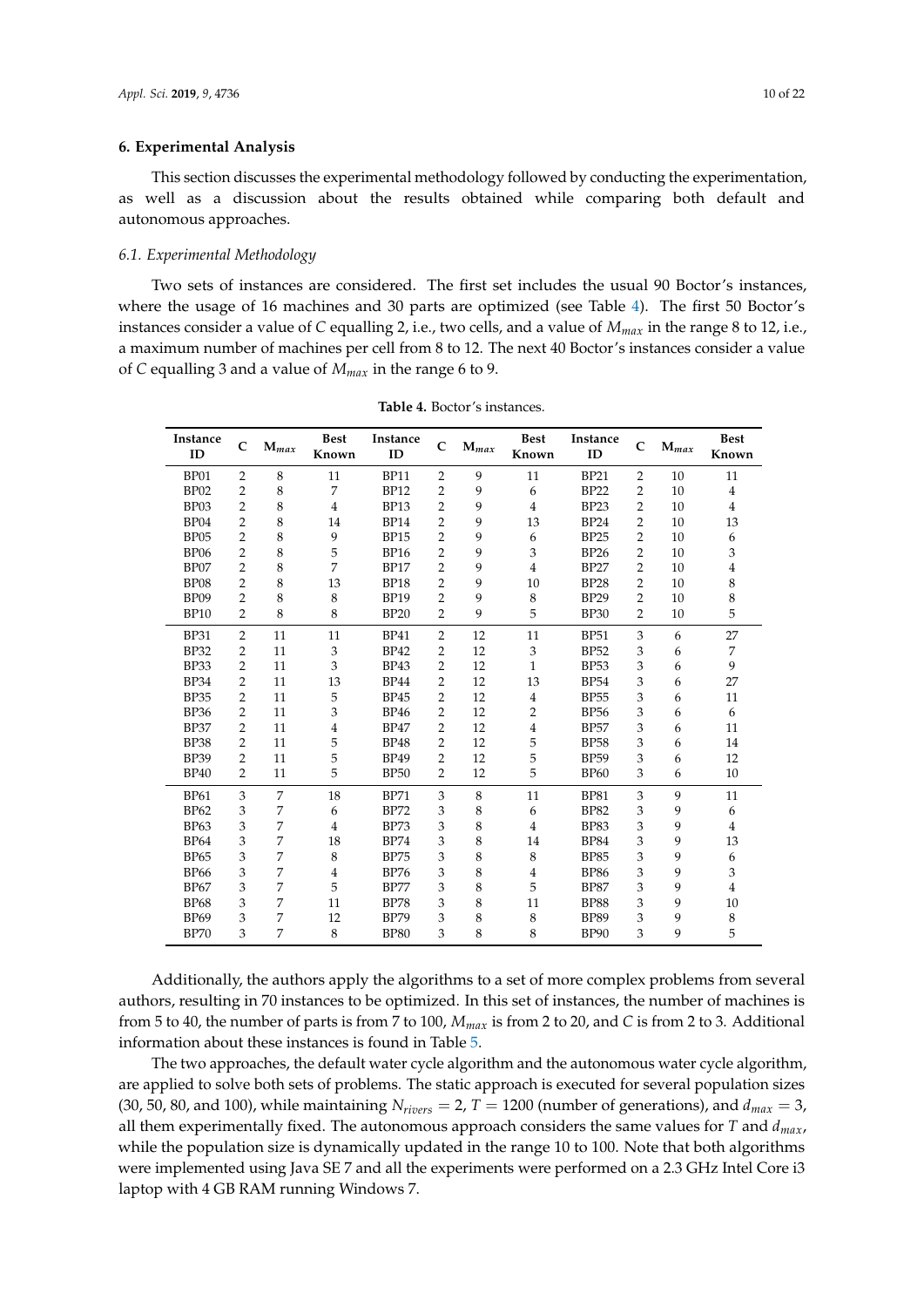<span id="page-10-0"></span>

| Instance<br>(Author) | M  | $\mathbf P$ | ID                | $M_{\text{max}}$ | $\mathbf C$    | <b>Best</b><br>Know      | ID                | $M_{max}$      | $\overline{C}$ | <b>Best</b><br>Know      |
|----------------------|----|-------------|-------------------|------------------|----------------|--------------------------|-------------------|----------------|----------------|--------------------------|
| King                 | 5  | 7           | CFP01             | 3                | $\overline{2}$ | $\overline{0}$           | CFP <sub>02</sub> | $\overline{2}$ | 3              | $\overline{2}$           |
| Waghodekar           | 5  | 7           | CFP03             | 3                | $\overline{2}$ | 5                        | CFP04             | $\overline{2}$ | 3              | 8                        |
| Seifoddini           | 5  | 18          | CFP05             | 3                | $\overline{2}$ | 5                        | CFP06             | $\overline{2}$ | 3              | 11                       |
| Kusiak               | 6  | 8           | CFP07             | 3                | $\overline{2}$ | $\overline{2}$           | CFP08             | $\overline{2}$ | 3              | 7                        |
| Kusiak               | 7  | 11          | CFP09             | $\overline{4}$   | $\overline{2}$ | 3                        | CFP10             | 3              | 3              | 5                        |
| Boctor               | 7  | 11          | CFP11             | $\overline{4}$   | $\overline{2}$ | $\overline{2}$           | CFP12             | 3              | 3              | $\overline{2}$           |
| Seifoddini           | 8  | 12          | CFP13             | $\overline{4}$   | $\overline{2}$ | 6                        | CFP14             | 3              | 3              | 7                        |
| Chandrasekharan      | 8  | 20          | CFP15             | $\overline{4}$   | $\overline{2}$ | 7                        | CFP16             | 3              | 3              | 14                       |
| Chandrasekharan      | 8  | 20          | CFP17             | 4                | $\overline{2}$ | 28                       | CFP18             | 3              | 3              | 39                       |
| Mosier               | 10 | 10          | CFP19             | 5                | $\overline{2}$ | $\mathbf{1}$             | CFP <sub>20</sub> | $\overline{4}$ | 3              | $\overline{0}$           |
| Chan                 | 10 | 15          | CFP21             | 5                | $\overline{2}$ | $\overline{4}$           | CFP <sub>22</sub> | $\overline{4}$ | 3              | $\boldsymbol{0}$         |
| Askin                | 14 | 24          | CFP <sub>23</sub> | 7                | $\overline{2}$ | 1                        | CFP24             | 5              | 3              | $\overline{2}$           |
| Stanfel              | 14 | 24          | CFP25             | 7                | $\overline{2}$ | $\overline{2}$           | CFP <sub>26</sub> | 5              | 3              | 22                       |
| <b>McCormick</b>     | 16 | 24          | CFP27             | 8                | $\overline{2}$ | 16                       | CFP28             | 6              | 3              | 17                       |
| Srinivasan           | 16 | 30          | CFP29             | 8                | $\overline{2}$ | 12                       | CFP30             | 6              | 3              |                          |
| King                 | 16 | 43          | CFP31             | 8                | $\overline{2}$ | 15                       | CFP32             | 6              | 3              |                          |
| Carrie               | 18 | 24          | CFP33             | 9                | $\overline{2}$ | 13                       | CFP34             | 6              | 3              |                          |
| Mosier               | 20 | 20          | CFP35             | 10               | $\overline{2}$ | 27                       | CFP36             | 7              | 3              |                          |
| Kumar                | 20 | 23          | CFP37             | 10               | $\overline{2}$ | 25                       | CFP38             | 7              | 3              |                          |
| Carrie               | 20 | 35          | CFP39             | 10               | $\overline{2}$ | $\mathbf{1}$             | CFP40             | 7              | 3              |                          |
| Boe                  | 20 | 35          | CFP41             | 10               | $\overline{2}$ |                          | CFP42             | 7              | 3              |                          |
| Chandrasekharan      | 24 | 40          | CFP43             | 12               | $\overline{2}$ |                          | CFP44             | 8              | 3              |                          |
| Chandrasekharan      | 24 | 40          | CFP45             | 12               | $\overline{2}$ |                          | CFP46             | 8              | 3              |                          |
| Chandrasekharan      | 24 | 40          | CFP47             | 12               | $\overline{2}$ | $\overline{\phantom{0}}$ | CFP48             | 8              | 3              |                          |
| Chandrasekharan      | 24 | 40          | CFP49             | 12               | $\overline{2}$ |                          | CFP50             | 8              | 3              |                          |
| Chandrasekharan      | 24 | 40          | CFP51             | 12               | $\overline{2}$ |                          | CFP52             | 8              | 3              |                          |
| Chandrasekharan      | 24 | 40          | CFP <sub>53</sub> | 12               | $\overline{2}$ |                          | CFP54             | 8              | 3              |                          |
| McCormick            | 27 | 27          | CFP55             | 14               | $\overline{2}$ | $\overline{\phantom{0}}$ | CFP <sub>56</sub> | 9              | 3              |                          |
| Carrie               | 28 | 46          | CFP57             | 14               | $\overline{2}$ | $\overline{\phantom{0}}$ | CFP58             | 10             | 3              | $\overline{\phantom{0}}$ |
| Kumar                | 30 | 41          | CFP59             | 15               | $\overline{2}$ |                          | CFP60             | 10             | 3              |                          |
| Stanfel              | 30 | 50          | CFP61             | 15               | $\overline{2}$ | $\overline{\phantom{0}}$ | CFP62             | 10             | 3              |                          |
| Stanfel              | 30 | 50          | CFP63             | 15               | $\overline{2}$ | $\overline{\phantom{0}}$ | CFP64             | 10             | 3              |                          |
| King                 | 30 | 90          | CFP <sub>65</sub> | 18               | $\overline{2}$ | $\overline{\phantom{0}}$ | CFP <sub>66</sub> | 12             | 3              |                          |
| McCormick            | 37 | 53          | CFP67             | 19               | $\overline{2}$ |                          | CFP68             | 13             | 3              |                          |

**Table 5.** A set of complex instances from several authors.

## *6.2. Discussion of the Experimental Results*

Tables [6–](#page-12-0)[11](#page-17-0) show the results obtained by solving the Boctor's instances and the set of more complex instances through both approaches, respectively. In these tables, it is shown the average execution time (*Stime*), in seconds, and the average number of iterations needed (*It*) to reach the best solution found, whose fitness value is shown in the *Opt* field. Note that the best fitness value found for each instance of the problem appears in bold font to facilitate the understanding of the results.

Chandrasekharan 40 100 CFP69 20 2 – CFP70 14 3 –

Analyzing Table [6](#page-12-0) for instances BP01 to BP30, the authors check that the best configuration for the default approach was *Npop* = 80, getting the best solution in 13 cases, while the autonomous approach reached the best solution in 12 cases. The rest of configurations for the default approach performs significantly worse than  $N_{pop} = 80$ . That means that the autonomous approach could be working in a similar way than the default one with  $N_{pop} = 80$ , but without being specifically configured. This fact is exemplified in Figure [5,](#page-11-0) which shows the evolution of the population size over iterations for the autonomous approach. In this figure, it is observed that the algorithm has the capacity of reducing or increasing the population according to the needed of exploitation or exploration, respectively. Additionally, it is also observed that the algorithm tends to consider large populations, matching with the best configuration found for the default approach. Regarding *Stime*, the authors check that this value is significantly lower than when considering the autonomous approach, which could be due to the improvement in the searchability of the algorithm. Note that the linear trend observed in Figure [5](#page-11-0)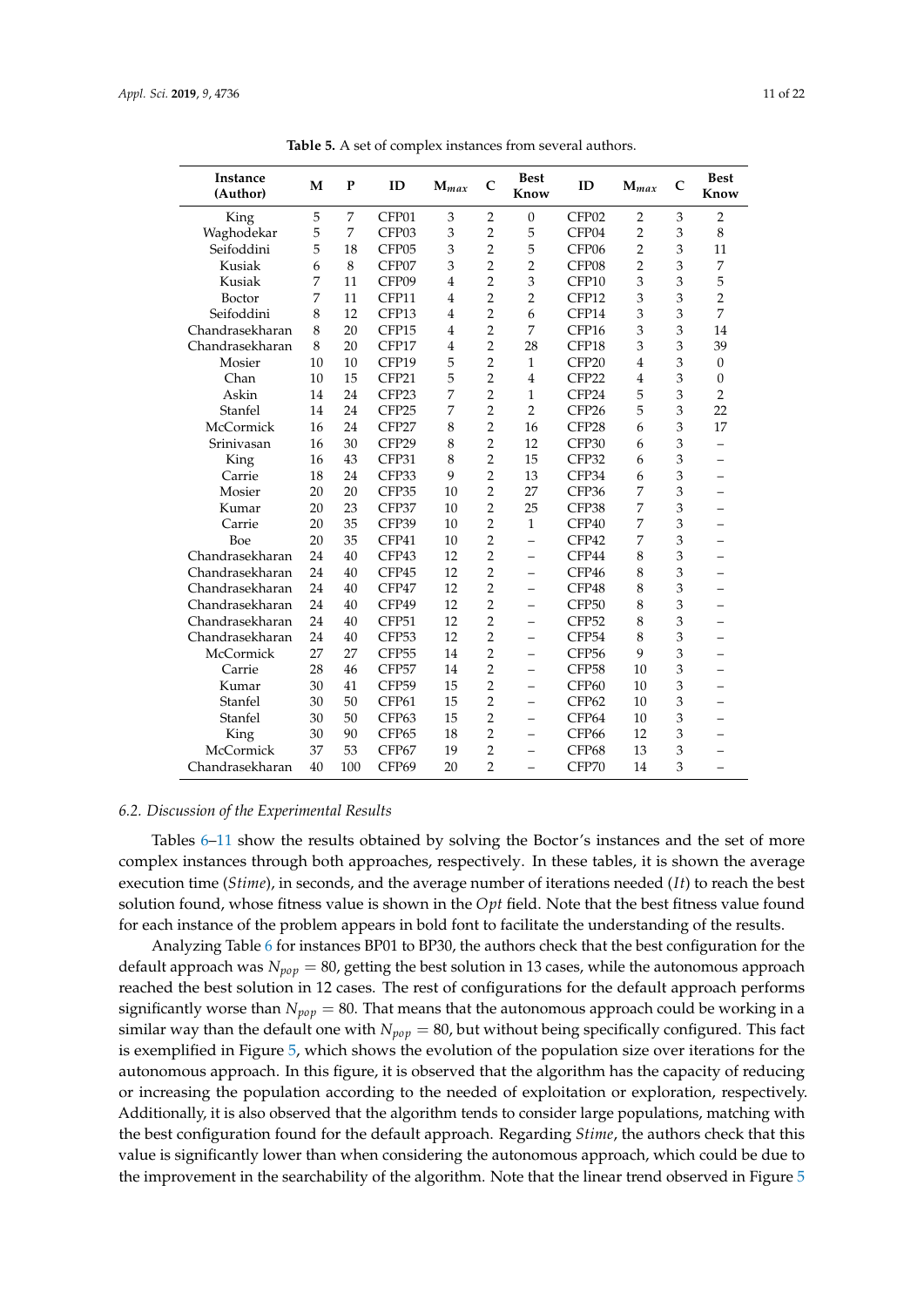<span id="page-11-0"></span>is just something anecdotal and then, it does not represent the usual behavior of the population size. That is, the algorithm adapts the population size according to the needed for exploration or exploitation.



**Figure 5.** Population size evolution in the autonomous approach, while solving the instance BP10.

Focusing on the results in Table [7](#page-13-0) for instances BP31 to BP60, the authors check that the best configuration for the default approach was *Npop* = 100, getting the best solution in 12 cases, while the autonomous approach reached the best solution in 10 cases. As before, the rest of configurations for the default approach performs worse than *Npop* = 100 and the autonomous approach tends to provide a similar behavior than the best static configuration, but without being specifically configured. Note that *Stime* is also better in the autonomous approach.

Regarding the results in Table [8](#page-14-0) for instances BP61 to BP90, the authors check that there are three configurations for the default approach providing a good performance ( $N_{pop} = 50$ ,  $N_{pop} = 80$ , and  $N_{p_{0}p} = 100$ , getting the best solutions in 7 cases. On the other hand, the autonomous approach provides the best solutions in 10 *cases*. Thus, the autonomous approach tends to perform in a similar way than the best corresponding default approach, but without being specifically configured. This situation implies that for a real case where the best configuration could not be obtained for a problem before the execution, the usage of an autonomous approach could increase the probabilities of getting a good solution.

If we focus on the results solving more complex instances in Table [9,](#page-15-0) the authors check that the best configuration for the default approach was  $N_{pop} = 30$ , getting the best solution in 6 cases, followed by *Npop* = 50 with 5 cases, while the autonomous approach obtained the best solution in 12 cases. As before, there is no general configuration for the default approach which performs well in most of the instances, and then the autonomous approach seems to be a promising way to address the problem.

Focusing on the results in Table [10,](#page-16-0) the authors check that there is a configuration for the default approach that performs well in most of the instances. This configuration is *Npop* = 80, getting the best solution in 11 cases, while the autonomous approach provided the best solution in 8 cases, which is better than the rest of configurations for the default approach. That means that the autonomous approach tended to work with a similar configuration as  $N_{pop} = 80$ , but without being specifically programmed. Finally, in the last set of instances in Table [11,](#page-17-0) the authors check that there is no general configuration for the default approach performing well in most of the instances. As expected from the previous analysis, the autonomous approach performs better in this case.

From this analysis, the authors conclude that the performance of the autonomous water cycle algorithm is similar than the default approach when the latter was successfully configured. This fact is especially valuable because it implies that the autonomous approach could replace the original one in cases when it is not possible to identify an adequate configuration before running the algorithm. Additionally, the autonomous approach has shown a lesser execution time finding a good solution because of the improvement in the search capacity due to the usage of a dynamic population.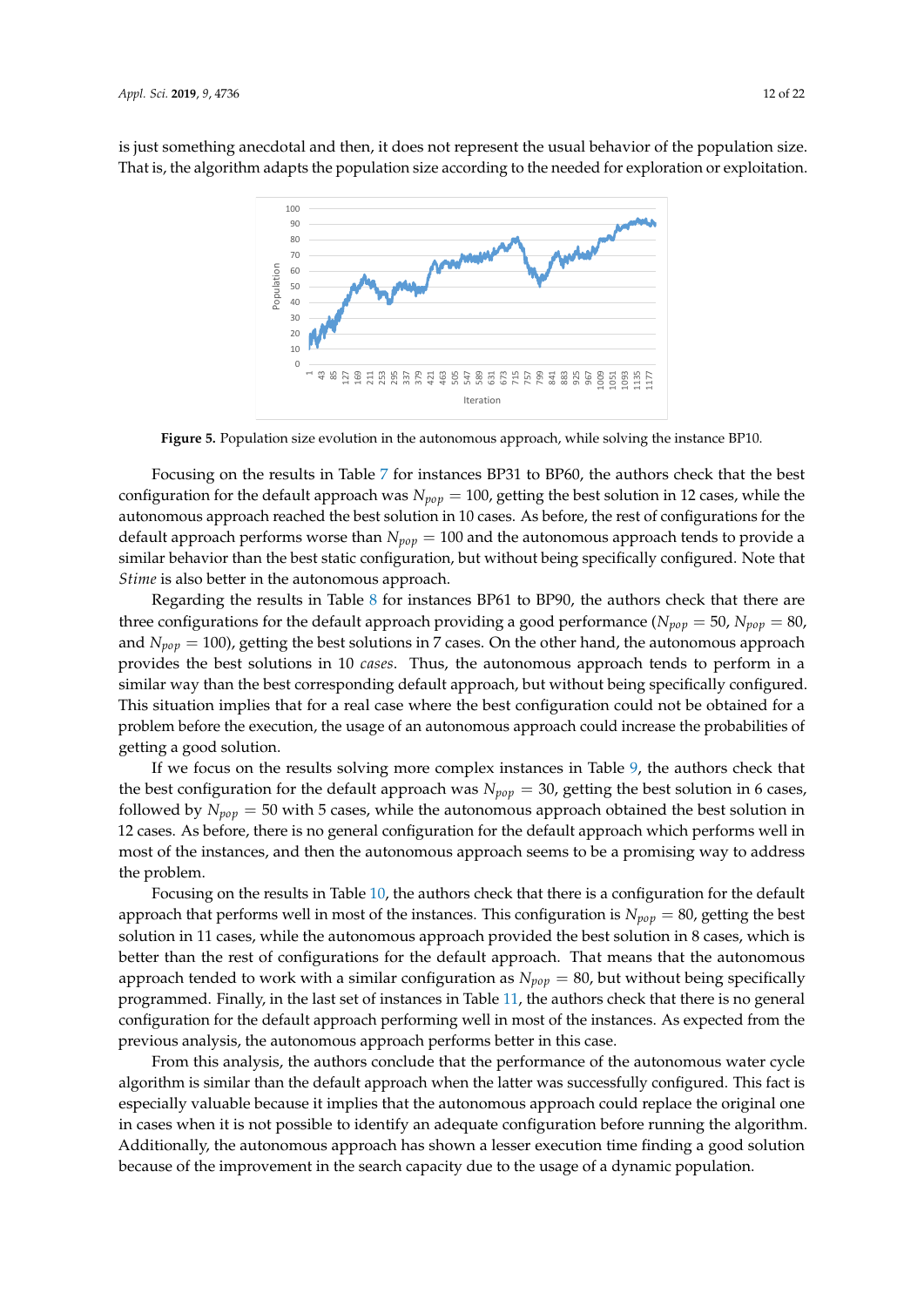<span id="page-12-0"></span>

|             | Water Cycle Algorithm<br>Autonomous Approach<br>Default Approach |                           |       |              |                |       |              |                |       |              |                |       |              |                 |       |
|-------------|------------------------------------------------------------------|---------------------------|-------|--------------|----------------|-------|--------------|----------------|-------|--------------|----------------|-------|--------------|-----------------|-------|
| Instance    |                                                                  |                           |       |              |                |       |              |                |       |              |                |       |              |                 |       |
| ID          |                                                                  | $N_{pop} \in \{10, 100\}$ |       |              | $N_{pop} = 30$ |       |              | $N_{pop} = 50$ |       |              | $N_{pop} = 80$ |       |              | $N_{pop} = 100$ |       |
|             | <b>Stime</b>                                                     | It                        | Opt   | <b>Stime</b> | It             | Opt   | <b>Stime</b> | It             | Opt   | <b>Stime</b> | It             | Opt   | <b>Stime</b> | It              | Opt   |
| BP01        | 11,631                                                           | 196.71                    | 11.13 | 9372         | 157.52         | 11.81 | 11,572       | 115.16         | 11.26 | 13,097       | 169.13         | 11.00 | 13,163       | 149.52          | 11.39 |
| BP02        | 11,427                                                           | 172.71                    | 11.00 | 9081         | 137.71         | 11.26 | 11,345       | 80.29          | 11.06 | 12,921       | 71.58          | 11.00 | 13,247       | 46.39           | 11.00 |
| BP03        | 11,572                                                           | 222.68                    | 11.00 | 9021         | 178.55         | 11.13 | 10,329       | 126.68         | 11.00 | 12,642       | 72.00          | 11.00 | 13,281       | 90.23           | 11.00 |
| BP04        | 11,594                                                           | 128.81                    | 11.16 | 8964         | 156.00         | 11.23 | 11,378       | 158.52         | 11.00 | 12,863       | 118.97         | 11.00 | 12,903       | 61.13           | 11.06 |
| BP05        | 11,311                                                           | 96.58                     | 11.15 | 9102         | 146.90         | 11.65 | 10,363       | 211.39         | 11.06 | 12,759       | 154.00         | 11.10 | 13,347       | 136.61          | 11.19 |
| <b>BP06</b> | 11,601                                                           | 370.87                    | 7.03  | 8969         | 135.03         | 7.26  | 11,729       | 241.48         | 7.29  | 12,865       | 264.16         | 7.29  | 12,829       | 252.94          | 7.16  |
| BP07        | 11,872                                                           | 141.26                    | 6.15  | 9093         | 111.71         | 6.23  | 11,377       | 96.13          | 6.29  | 13,042       | 82.84          | 6.45  | 13,171       | 65.48           | 6.45  |
| BP08        | 11,646                                                           | 199.06                    | 5.10  | 8972         | 136.48         | 5.35  | 11,404       | 178.87         | 4.94  | 12,825       | 144.29         | 4.77  | 13,067       | 142.13          | 4.90  |
| BP09        | 12,054                                                           | 33.35                     | 4.26  | 8836         | 86.35          | 4.74  | 11,581       | 74.97          | 3.71  | 12,548       | 35.77          | 4.19  | 13,066       | 70.52           | 4.00  |
| <b>BP10</b> | 11,942                                                           | 81.61                     | 3.37  | 9177         | 106.03         | 3.74  | 11,602       | 47.55          | 3.68  | 12,539       | 114.10         | 3.29  | 13,147       | 72.10           | 3.48  |
| <b>BP11</b> | 11,723                                                           | 5.97                      | 5.38  | 9128         | 8.77           | 4.77  | 11,900       | 3.55           | 5.52  | 12,743       | 1.16           | 5.00  | 13,292       | 0.71            | 5.48  |
| <b>BP12</b> | 11,606                                                           | 73.65                     | 4.39  | 9038         | 52.65          | 4.65  | 11,840       | 40.55          | 4.52  | 12,614       | 46.23          | 4.52  | 13,347       | 55.19           | 4.65  |
| <b>BP13</b> | 11,576                                                           | 95.94                     | 4.13  | 8941         | 178.19         | 4.45  | 11,707       | 114.23         | 4.32  | 12,596       | 65.13          | 4.13  | 13,016       | 69.84           | 4.00  |
| BP14        | 11,384                                                           | 35.26                     | 3.15  | 9019         | 37.77          | 3.55  | 10,789       | 16.94          | 3.58  | 12,839       | 26.84          | 3.45  | 13,431       | 11.65           | 3.65  |
| <b>BP15</b> | 11,365                                                           | 77.19                     | 2.15  | 9062         | 36.19          | 2.13  | 11,062       | 31.90          | 2.26  | 12,514       | 7.19           | 2.45  | 13,168       | 49.26           | 2.06  |
| <b>BP16</b> | 11,449                                                           | 121.23                    | 13.15 | 8907         | 199.42         | 14.45 | 11,851       | 251.45         | 14.26 | 12,709       | 203.16         | 14.23 | 13,245       | 226.06          | 14.32 |
| BP17        | 11,478                                                           | 71.32                     | 13.00 | 8996         | 53.32          | 13.00 | 10,805       | 48.23          | 13.00 | 12,801       | 23.13          | 13.00 | 13,104       | 20.71           | 13.00 |
| <b>BP18</b> | 11,272                                                           | 110.13                    | 13.00 | 8947         | 68.87          | 13.00 | 10,695       | 96.48          | 13.00 | 12,711       | 63.32          | 13.00 | 13,219       | 58.71           | 13.00 |
| <b>BP19</b> | 11,334                                                           | 186.81                    | 13.19 | 9028         | 127.32         | 13.06 | 11,087       | 140.52         | 13.13 | 12,679       | 169.61         | 13.10 | 13,037       | 85.10           | 13.00 |
| <b>BP20</b> | 11,416                                                           | 269.32                    | 13.10 | 9022         | 167.45         | 13.45 | 11,509       | 192.06         | 13.13 | 12,919       | 186.65         | 13.13 | 13,075       | 142.06          | 13.06 |
| <b>BP21</b> | 11,444                                                           | 19.61                     | 9.14  | 9040         | 3.58           | 9.97  | 11,886       | 0.81           | 9.77  | 12,992       | 4.03           | 9.65  | 12,990       | 1.97            | 9.84  |
| <b>BP22</b> | 11,413                                                           | 30.97                     | 7.03  | 9079         | 52.19          | 7.58  | 11,608       | 23.97          | 7.61  | 12,772       | 9.35           | 7.13  | 13,208       | 11.00           | 7.45  |
| <b>BP23</b> | 11,118                                                           | 99.03                     | 7.02  | 9063         | 65.39          | 7.19  | 10,607       | 23.42          | 7.13  | 12,784       | 85.42          | 7.06  | 12,870       | 119.84          | 7.13  |
| <b>BP24</b> | 11,397                                                           | 25.55                     | 6.27  | 9134         | 99.32          | 7.10  | 11,718       | 76.16          | 6.19  | 12,778       | 61.77          | 5.68  | 13,112       | 59.16           | 6.00  |
| <b>BP25</b> | 11,925                                                           | 164.10                    | 5.16  | 9103         | 76.39          | 4.87  | 10,513       | 69.39          | 4.90  | 13,099       | 140.42         | 4.65  | 13,255       | 119.94          | 4.55  |
| <b>BP26</b> | 11,724                                                           | 112.58                    | 5.16  | 9071         | 189.94         | 5.26  | 11,784       | 139.71         | 5.39  | 13,111       | 176.39         | 5.06  | 13,023       | 218.58          | 5.10  |
| <b>BP27</b> | 11,566                                                           | 189.65                    | 3.81  | 9100         | 115.06         | 4.29  | 11,956       | 83.00          | 3.71  | 12,857       | 71.61          | 4.23  | 13,149       | 65.55           | 3.48  |
| <b>BP28</b> | 11,605                                                           | 95.65                     | 3.81  | 9008         | 31.48          | 4.23  | 11,347       | 67.23          | 3.94  | 13,074       | 118.10         | 3.61  | 13,024       | 21.16           | 3.81  |
| <b>BP29</b> | 11,481                                                           | 124.29                    | 3.06  | 9042         | 193.13         | 3.13  | 10,895       | 68.65          | 3.13  | 13,116       | 48.35          | 3.06  | 13,241       | 153.68          | 3.39  |
| <b>BP30</b> | 11,459                                                           | 3.39                      | 3.10  | 9078         | 69.71          | 2.68  | 11,750       | 67.26          | 2.65  | 12,876       | 137.97         | 2.61  | 13,217       | 91.58           | 2.68  |

**Table 6.** Results solving the Boctor's instances (1/3).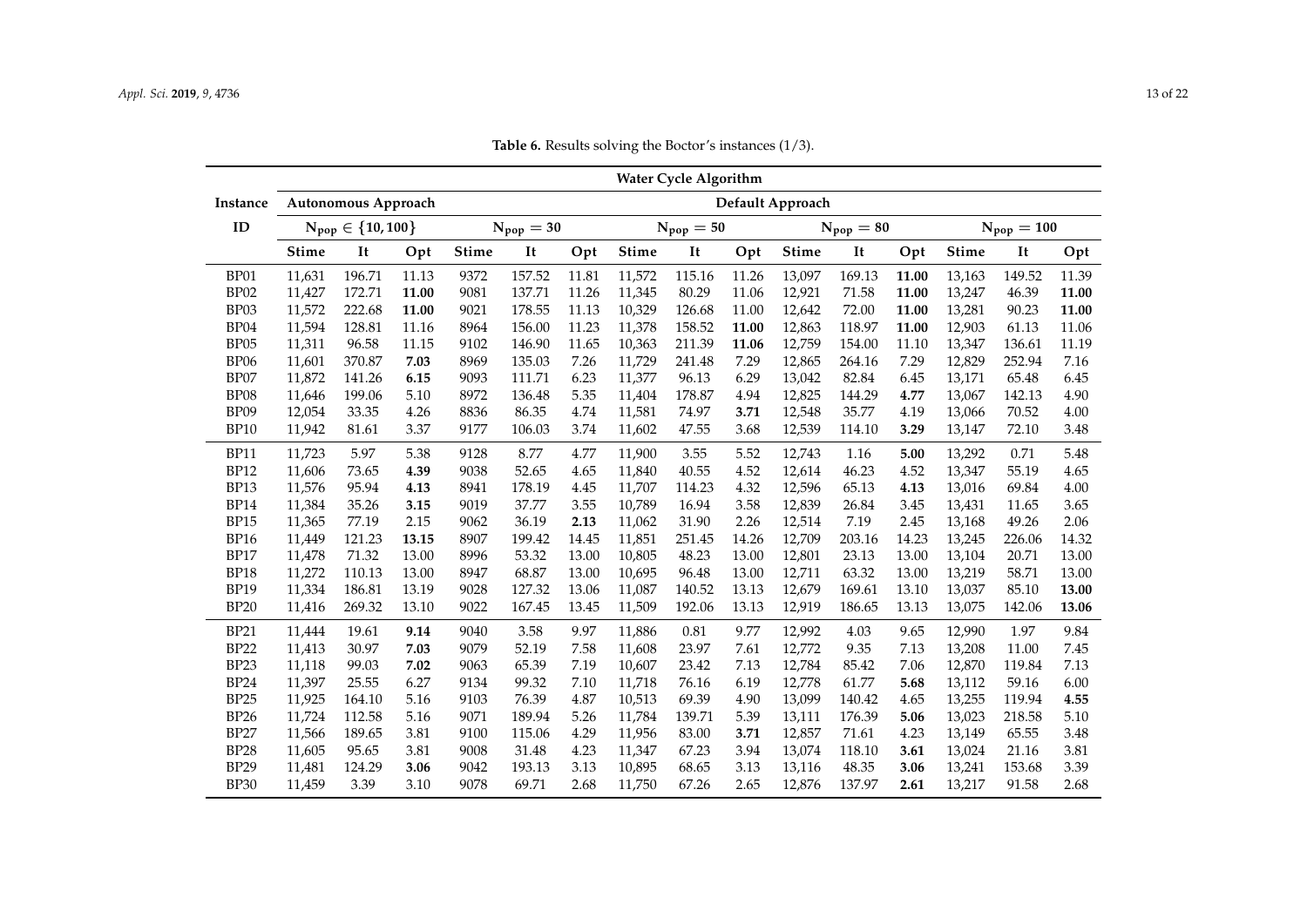<span id="page-13-0"></span>

|             | <b>Water Cycle Algorithm</b><br>Autonomous Approach<br>Default Approach |                           |       |              |                |       |              |                |       |              |                |       |              |                 |       |
|-------------|-------------------------------------------------------------------------|---------------------------|-------|--------------|----------------|-------|--------------|----------------|-------|--------------|----------------|-------|--------------|-----------------|-------|
| Instance    |                                                                         |                           |       |              |                |       |              |                |       |              |                |       |              |                 |       |
| ID          |                                                                         | $N_{pop} \in \{10, 100\}$ |       |              | $N_{pop} = 30$ |       |              | $N_{pop} = 50$ |       |              | $N_{pop} = 80$ |       |              | $N_{pop} = 100$ |       |
|             | <b>Stime</b>                                                            | It                        | Opt   | <b>Stime</b> | It             | Opt   | <b>Stime</b> | It             | Opt   | <b>Stime</b> | It             | Opt   | <b>Stime</b> | It              | Opt   |
| <b>BP31</b> | 11,191                                                                  | 262.52                    | 7.09  | 8989         | 188.87         | 7.29  | 11,711       | 196.19         | 7.29  | 12,982       | 173.74         | 7.32  | 13,080       | 152.23          | 7.13  |
| <b>BP32</b> | 11,224                                                                  | 46.35                     | 5.19  | 9063         | 80.13          | 4.77  | 10,666       | 77.32          | 4.94  | 12,875       | 67.61          | 4.58  | 13,378       | 45.16           | 4.58  |
| <b>BP33</b> | 11,792                                                                  | 52.06                     | 4.58  | 8958         | 66.55          | 4.58  | 11,547       | 24.58          | 4.19  | 12,882       | 74.39          | 4.45  | 13,397       | 53.06           | 4.19  |
| BP34        | 11,492                                                                  | 57.84                     | 4.12  | 9071         | 54.32          | 5.03  | 10,804       | 72.81          | 4.65  | 13,077       | 34.03          | 4.58  | 13,438       | 42.13           | 4.39  |
| <b>BP35</b> | 11,456                                                                  | 53.19                     | 4.11  | 9005         | 88.13          | 4.74  | 11,588       | 16.94          | 4.74  | 12,972       | 47.87          | 4.77  | 13,230       | 53.74           | 4.58  |
| <b>BP36</b> | 11,251                                                                  | 427.90                    | 13.16 | 9071         | 336.52         | 13.48 | 10,919       | 185.87         | 13.29 | 12,983       | 187.45         | 13.23 | 13,262       | 275.68          | 13.06 |
| BP37        | 11,321                                                                  | 51.35                     | 10.07 | 9082         | 98.32          | 10.94 | 11,770       | 35.55          | 10.97 | 12,519       | 76.81          | 11.03 | 13,192       | 79.58           | 10.77 |
| <b>BP38</b> | 11,318                                                                  | 155.97                    | 9.16  | 8933         | 81.16          | 9.00  | 10,856       | 124.61         | 9.68  | 12,861       | 221.61         | 8.77  | 13,195       | 117.52          | 8.81  |
| <b>BP39</b> | 11,571                                                                  | 126.26                    | 7.52  | 8985         | 174.61         | 6.13  | 10,582       | 123.16         | 5.52  | 12,842       | 119.45         | 5.39  | 13,405       | 145.16          | 5.74  |
| <b>BP40</b> | 11,763                                                                  | 116.68                    | 6.75  | 9115         | 142.13         | 6.26  | 11,869       | 112.06         | 5.97  | 13,096       | 55.77          | 5.58  | 13,025       | 75.97           | 5.52  |
| <b>BP41</b> | 11,275                                                                  | 174.68                    | 9.38  | 9100         | 144.42         | 10.29 | 11,951       | 86.90          | 9.55  | 12,762       | 99.55          | 9.45  | 13,404       | 29.68           | 9.61  |
| <b>BP42</b> | 11,458                                                                  | 150.06                    | 8.00  | 8975         | 100.55         | 8.29  | 11,709       | 180.94         | 8.39  | 12,570       | 106.16         | 8.10  | 12,975       | 113.13          | 8.00  |
| <b>BP43</b> | 11,436                                                                  | 77.35                     | 8.27  | 9051         | 133.90         | 8.65  | 11,838       | 49.97          | 9.06  | 12,875       | 168.19         | 8.87  | 13,407       | 128.10          | 8.58  |
| <b>BP44</b> | 11,222                                                                  | 79.26                     | 6.24  | 9051         | 151.81         | 6.87  | 11,795       | 127.74         | 6.42  | 12,710       | 136.87         | 6.71  | 13,171       | 77.26           | 6.06  |
| <b>BP45</b> | 11,304                                                                  | 205.94                    | 6.15  | 9148         | 78.19          | 7.32  | 11,609       | 95.97          | 6.81  | 13,193       | 120.45         | 6.26  | 13,356       | 223.10          | 5.77  |
| <b>BP46</b> | 11,363                                                                  | 243.42                    | 8.02  | 9061         | 55.45          | 9.32  | 11,550       | 90.23          | 8.84  | 12,923       | 196.61         | 8.65  | 12,970       | 106.48          | 8.65  |
| BP47        | 11,168                                                                  | 235.16                    | 6.16  | 9034         | 161.23         | 6.32  | 10,677       | 99.29          | 5.58  | 12,712       | 165.58         | 5.87  | 13,188       | 149.35          | 5.84  |
| <b>BP48</b> | 11,692                                                                  | 109.35                    | 5.75  | 9079         | 139.94         | 5.81  | 10,213       | 131.94         | 5.61  | 12,891       | 60.26          | 5.61  | 13,326       | 36.03           | 5.71  |
| <b>BP49</b> | 11,552                                                                  | 121.35                    | 5.47  | 9038         | 96.77          | 7.06  | 10,171       | 196.90         | 6.39  | 12,762       | 123.42         | 5.77  | 12,924       | 173.68          | 5.39  |
| <b>BP50</b> | 11,471                                                                  | 97.00                     | 5.59  | 9111         | 73.61          | 6.42  | 11,449       | 139.06         | 5.71  | 12,618       | 76.00          | 5.84  | 13,044       | 82.23           | 6.10  |
| <b>BP51</b> | 11,771                                                                  | 39.16                     | 28.00 | 11,966       | 21.03          | 31.26 | 10,418       | 44.68          | 30.52 | 13,079       | 39.19          | 30.87 | 13,604       | 17.84           | 23.71 |
| <b>BP52</b> | 11,506                                                                  | 0.23                      | 22.18 | 11,516       | 0.98           | 23.32 | 10,305       | 2.74           | 22.94 | 13,249       | 56.39          | 22.74 | 13,531       | 0.03            | 22.10 |
| <b>BP53</b> | 12,134                                                                  | 239.48                    | 15.12 | 11,932       | 185.84         | 14.00 | 10,860       | 236.35         | 14.61 | 13,095       | 233.81         | 13.84 | 13,483       | 226.90          | 13.81 |
| <b>BP54</b> | 11,653                                                                  | 165.26                    | 14.12 | 11,880       | 168.32         | 13.00 | 11,000       | 209.32         | 13.26 | 13,482       | 158.58         | 13.45 | 13,677       | 159.45          | 15.26 |
| <b>BP55</b> | 12,182                                                                  | 57.52                     | 14.29 | 11,780       | 92.74          | 14.10 | 10,664       | 96.06          | 12.97 | 13,224       | 29.71          | 11.84 | 13,883       | 22.58           | 11.32 |
| <b>BP56</b> | 11,777                                                                  | 64.48                     | 12.10 | 11,683       | 27.32          | 13.81 | 11,313       | 43.58          | 9.13  | 13,085       | 132.39         | 10.55 | 13,605       | 72.84           | 11.48 |
| <b>BP57</b> | 12,008                                                                  | 13.23                     | 11.23 | 11,634       | 30.55          | 11.61 | 11,126       | 0.10           | 9.32  | 13,129       | 57.81          | 10.16 | 13,547       | 0.00            | 10.26 |
| <b>BP58</b> | 12,096                                                                  | 161.23                    | 8.14  | 11,741       | 114.45         | 9.90  | 11,314       | 48.03          | 8.29  | 13,197       | 75.71          | 8.35  | 13,777       | 163.19          | 8.90  |
| <b>BP59</b> | 11,767                                                                  | 11.45                     | 13.07 | 12,015       | 41.19          | 12.65 | 11,006       | 5.90           | 12.16 | 13,566       | 134.52         | 11.87 | 13,846       | 22.16           | 9.29  |
| <b>BP60</b> | 11,662                                                                  | 9.42                      | 10.26 | 11,772       | 65.58          | 9.58  | 10,997       | 28.42          | 9.06  | 13,290       | 3.87           | 9.19  | 13,670       | 1.58            | 9.58  |

**Table 7.** Results solving the Boctor's instances (2/3).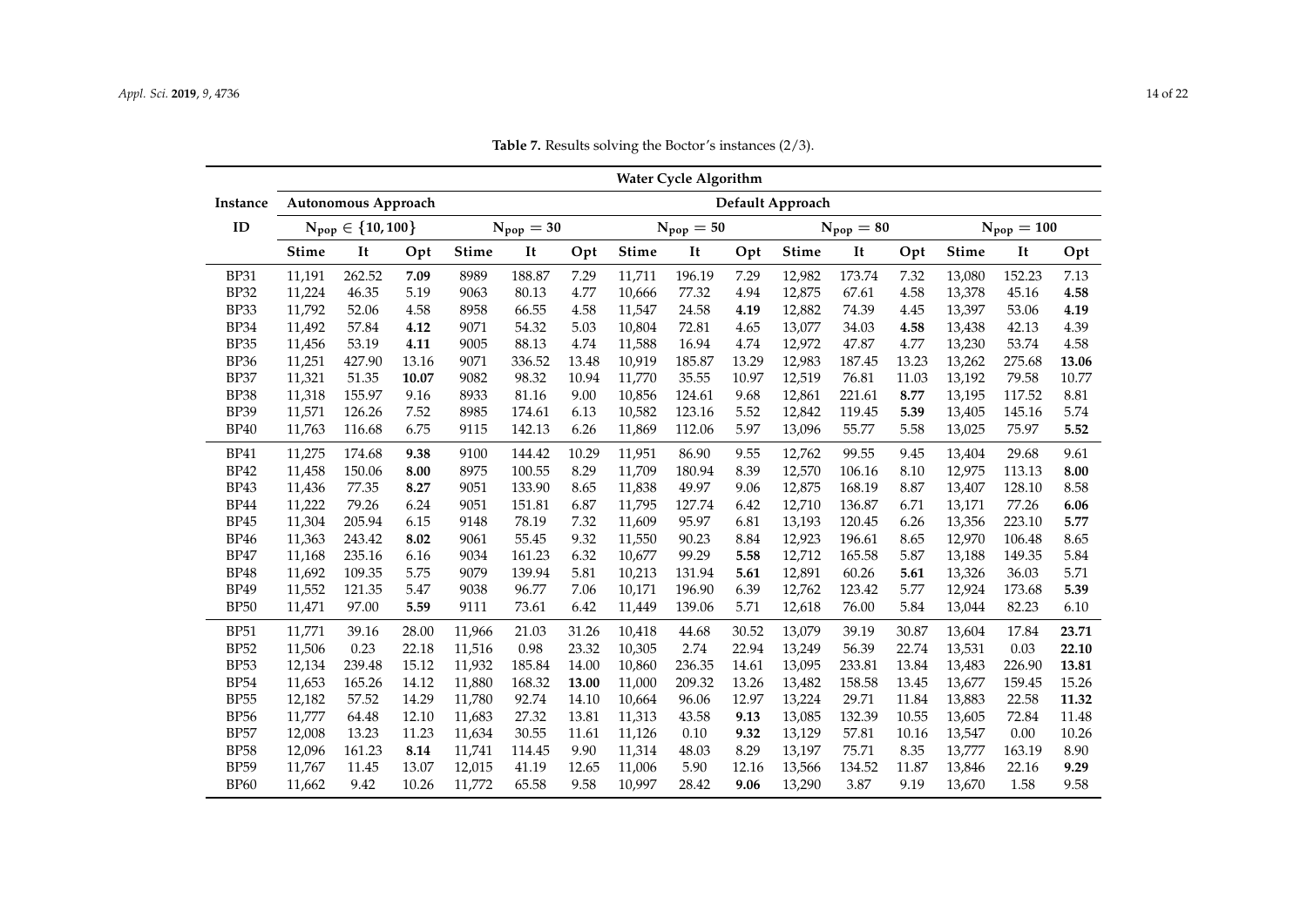<span id="page-14-0"></span>

|             | <b>Water Cycle Algorithm</b><br>Autonomous Approach<br>Default Approach |                                  |       |              |                |       |              |                |       |              |                |       |        |                 |       |
|-------------|-------------------------------------------------------------------------|----------------------------------|-------|--------------|----------------|-------|--------------|----------------|-------|--------------|----------------|-------|--------|-----------------|-------|
| Instance    |                                                                         |                                  |       |              |                |       |              |                |       |              |                |       |        |                 |       |
| ID          |                                                                         | $N_{\text{pop}} \in \{10, 100\}$ |       |              | $N_{pop} = 30$ |       |              | $N_{pop} = 50$ |       |              | $N_{pop} = 80$ |       |        | $N_{pop} = 100$ |       |
|             | <b>Stime</b>                                                            | It                               | Opt   | <b>Stime</b> | It             | Opt   | <b>Stime</b> | It             | Opt   | <b>Stime</b> | It             | Opt   | Stime  | It              | Opt   |
| <b>BP61</b> | 11,506                                                                  | 17.77                            | 7.19  | 11,474       | 0.27           | 7.81  | 10,972       | 80.61          | 6.13  | 13,279       | 97.03          | 5.81  | 13,815 | 17.13           | 6.29  |
| <b>BP62</b> | 11,726                                                                  | 44.61                            | 5.31  | 11,784       | 85.97          | 7.06  | 10,870       | 78.74          | 5.00  | 13,466       | 31.55          | 5.81  | 13,957 | 60.52           | 6.00  |
| BP63        | 11,636                                                                  | 152.97                           | 27.34 | 11,661       | 148.00         | 27.90 | 11,335       | 9.61           | 27.58 | 13,338       | 113.97         | 27.58 | 13,835 | 85.55           | 21.52 |
| <b>BP64</b> | 11,752                                                                  | 96.84                            | 14.23 | 11,425       | 135.97         | 20.68 | 11,282       | 141.26         | 20.45 | 13,343       | 53.71          | 20.58 | 13,856 | 115.90          | 21.29 |
| <b>BP65</b> | 11.670                                                                  | 70.65                            | 14.84 | 11,657       | 40.74          | 18.03 | 11.050       | 67.68          | 16.35 | 13,074       | 98.87          | 15.81 | 13,787 | 81.74           | 17.45 |
| <b>BP66</b> | 11,539                                                                  | 206.23                           | 14.34 | 11,679       | 180.13         | 16.65 | 11.192       | 197.90         | 14.65 | 13,373       | 265.32         | 14.23 | 13,781 | 150.58          | 14.58 |
| BP67        | 11,872                                                                  | 162.65                           | 11.21 | 12,170       | 132.87         | 14.10 | 10,912       | 71.58          | 13.32 | 13,983       | 155.06         | 12.87 | 13,475 | 141.35          | 12.74 |
| <b>BP68</b> | 11,871                                                                  | 42.45                            | 12.00 | 11,712       | 9.32           | 14.81 | 11,054       | 60.97          | 12.03 | 13,314       | 106.90         | 10.35 | 13,763 | 59.97           | 12.03 |
| <b>BP69</b> | 11,827                                                                  | 35.13                            | 11.45 | 11,852       | 11.77          | 11.16 | 10,909       | 53.42          | 9.71  | 13,184       | 17.55          | 10.06 | 13,925 | 57.26           | 11.06 |
| <b>BP70</b> | 11,901                                                                  | 30.65                            | 10.77 | 12,290       | 18.65          | 11.84 | 11,455       | 76.35          | 9.52  | 13,020       | 62.65          | 9.55  | 13,821 | 48.97           | 9.26  |
| <b>BP71</b> | 11,989                                                                  | 72.90                            | 9.12  | 11,907       | 80.71          | 9.61  | 10,874       | 51.94          | 8.87  | 13,427       | 77.52          | 9.35  | 13,609 | 90.61           | 7.19  |
| <b>BP72</b> | 11,639                                                                  | 32.29                            | 9.01  | 11,968       | 8.35           | 8.94  | 10,678       | 19.52          | 8.45  | 13,562       | 41.71          | 8.74  | 13,774 | 50.06           | 7.52  |
| <b>BP73</b> | 11,596                                                                  | 39.52                            | 7.13  | 12,019       | 7.65           | 9.35  | 10,812       | 0.52           | 7.45  | 13,443       | 32.68          | 8.00  | 13,793 | 7.48            | 7.06  |
| <b>BP74</b> | 11,509                                                                  | 34.65                            | 7.87  | 11,793       | 56.74          | 6.97  | 10,951       | 6.71           | 6.52  | 13,496       | 23.42          | 6.23  | 13,652 | 45.97           | 6.94  |
| <b>BP75</b> | 11,827                                                                  | 0.46                             | 10.10 | 11,648       | 55.00          | 17.81 | 11,041       | 65.06          | 15.13 | 13,420       | 84.13          | 14.26 | 13,600 | 28.87           | 10.48 |
| <b>BP76</b> | 11,796                                                                  | 8.68                             | 8.34  | 11,476       | 7.61           | 12.42 | 11,097       | 5.94           | 9.81  | 13,104       | 58.45          | 9.42  | 13,537 | 27.45           | 11.87 |
| <b>BP77</b> | 11,860                                                                  | 15.71                            | 10.35 | 11,527       | 1.39           | 10.68 | 10,473       | 0.29           | 9.06  | 13,456       | 22.48          | 9.06  | 13,591 | 42.71           | 9.74  |
| <b>BP78</b> | 11,747                                                                  | 128.97                           | 7.47  | 11,564       | 22.32          | 9.52  | 11,200       | 25.29          | 7.61  | 13,210       | 20.19          | 5.65  | 13,690 | 78.48           | 8.35  |
| <b>BP79</b> | 11,810                                                                  | 183.87                           | 13.65 | 11,531       | 91.84          | 20.29 | 10,865       | 3.68           | 18.35 | 13,131       | 129.42         | 17.90 | 13,919 | 121.03          | 16.32 |
| <b>BP80</b> | 11,778                                                                  | 45.77                            | 16.37 | 11,592       | 2.94           | 18.23 | 11,170       | 39.84          | 16.29 | 13,220       | 42.32          | 17.06 | 13,919 | 48.97           | 16.90 |
| <b>BP81</b> | 11,493                                                                  | 101.68                           | 14.04 | 11,600       | 64.87          | 14.19 | 11,368       | 55.00          | 14.65 | 13,353       | 85.00          | 14.71 | 13,568 | 73.81           | 15.61 |
| <b>BP82</b> | 11,569                                                                  | 92.13                            | 14.65 | 11,539       | 68.97          | 13.45 | 11,236       | 56.52          | 12.94 | 13,231       | 57.87          | 13.68 | 13,859 | 42.35           | 14.58 |
| <b>BP83</b> | 11,564                                                                  | 104.06                           | 11.26 | 11,432       | 38.19          | 19.61 | 10,682       | 60.87          | 16.19 | 13,383       | 74.19          | 16.77 | 13,746 | 110.13          | 15.03 |
| <b>BP84</b> | 11,235                                                                  | 44.87                            | 13.17 | 11,542       | 6.97           | 18.13 | 10,737       | 44.58          | 16.03 | 13,639       | 54.48          | 15.26 | 13,623 | 16.26           | 16.06 |
| <b>BP85</b> | 11,469                                                                  | 29.19                            | 11.18 | 11,673       | 60.29          | 14.45 | 10,784       | 21.65          | 10.52 | 13,262       | 36.65          | 11.65 | 13,756 | 128.87          | 12.87 |
| <b>BP86</b> | 11,654                                                                  | 110.94                           | 12.32 | 11,560       | 67.19          | 13.45 | 11,154       | 97.52          | 11.23 | 13,619       | 128.48         | 9.35  | 13,749 | 69.77           | 11.10 |
| <b>BP87</b> | 11,354                                                                  | 9.35                             | 14.35 | 11,845       | 68.26          | 16.84 | 10,779       | 5.19           | 15.45 | 13,316       | 63.61          | 15.03 | 13,899 | 23.45           | 12.35 |
| <b>BP88</b> | 11,278                                                                  | 16.06                            | 15.26 | 11,487       | 31.13          | 16.13 | 10,887       | 16.35          | 12.77 | 13,153       | 26.48          | 12.81 | 13,227 | 27.23           | 13.19 |
| <b>BP89</b> | 11,455                                                                  | 35.87                            | 11.87 | 11,888       | 13.71          | 12.81 | 11,057       | 83.87          | 10.68 | 13,220       | 58.65          | 11.13 | 13,803 | 89.71           | 10.45 |
| <b>BP90</b> | 11,394                                                                  | 54.77                            | 8.24  | 11,714       | 45.39          | 10.45 | 10,895       | 89.32          | 10.32 | 13,028       | 149.81         | 8.26  | 13,914 | 75.42           | 9.71  |

**Table 8.** Results solving the Boctor's instances (3/3).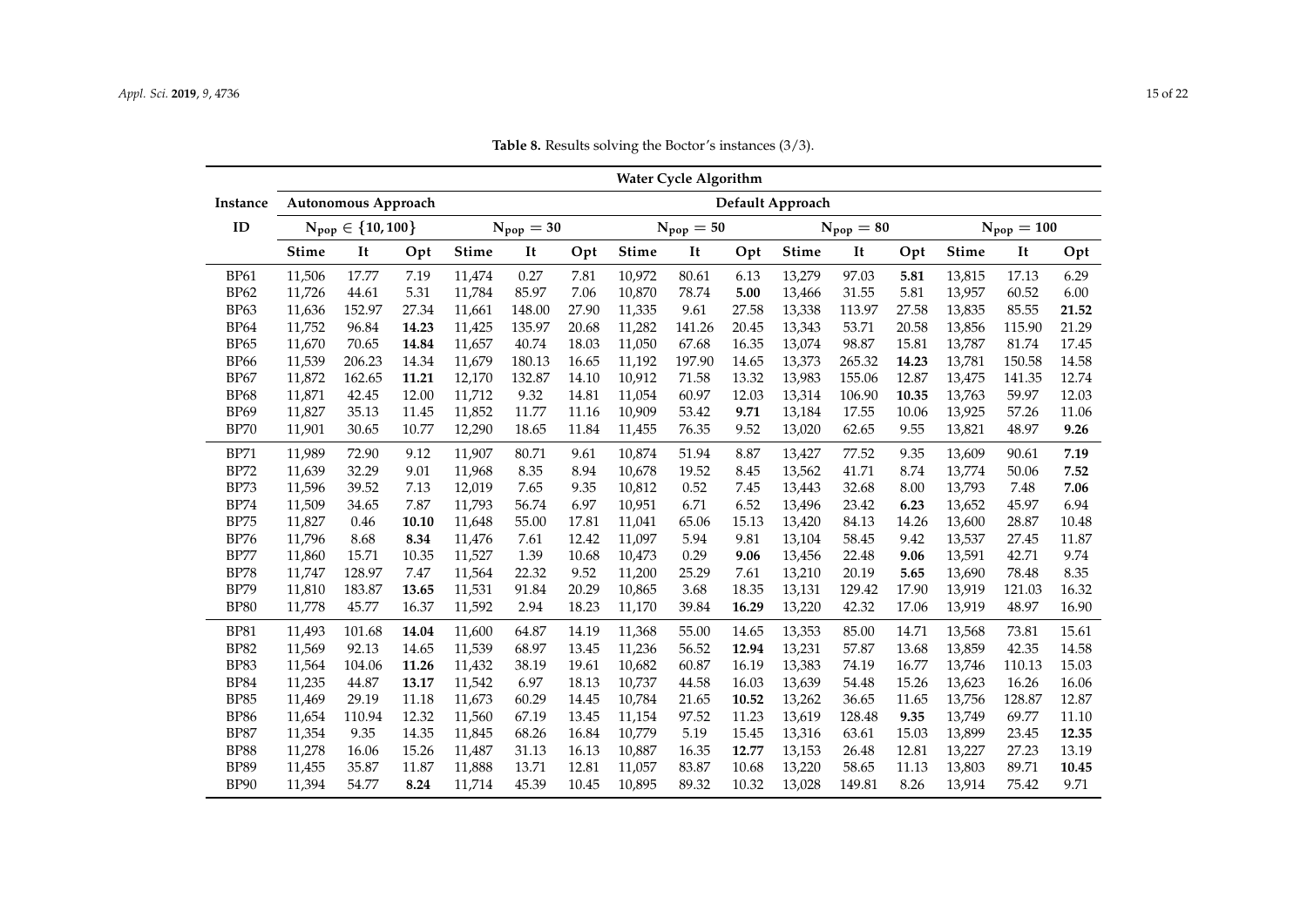<span id="page-15-0"></span>

|                  |              |                           |       |              |                |       |              | <b>Water Cycle Algorithm</b> |       |                  |                |       |              |                 |       |
|------------------|--------------|---------------------------|-------|--------------|----------------|-------|--------------|------------------------------|-------|------------------|----------------|-------|--------------|-----------------|-------|
| Instance         |              | Autonomous Approach       |       |              |                |       |              |                              |       | Default Approach |                |       |              |                 |       |
| ID               |              | $N_{pop} \in \{10, 100\}$ |       |              | $N_{pop} = 30$ |       |              | $N_{pop} = 50$               |       |                  | $N_{pop} = 80$ |       |              | $N_{pop} = 100$ |       |
|                  | <b>Stime</b> | It                        | Opt   | <b>Stime</b> | It             | Opt   | <b>Stime</b> | It                           | Opt   | <b>Stime</b>     | It             | Opt   | <b>Stime</b> | It              | Opt   |
| CF01             | 4463         | 20.09                     | 0.00  | 4890         | 30.20          | 0.00  | 5583         | 41.42                        | 0.00  | 5210             | 22.02          | 0.00  | 5564         | 41.23           | 0.00  |
| CF <sub>02</sub> | 4100         | 10.03                     | 5.00  | 4982         | 40.12          | 5.00  | 4677         | 34.56                        | 5.00  | 5267             | 34.89          | 5.00  | 6045         | 34.23           | 5.00  |
| CF03             | 4562         | 1.05                      | 5.00  | 4729         | 31.55          | 5.00  | 5129         | 102.29                       | 5.00  | 5241             | 45.99          | 5.00  | 6680         | 45.45           | 5.00  |
| CF <sub>04</sub> | 4140         | 19.08                     | 2.00  | 4999         | 129.09         | 2.00  | 5577         | 234.55                       | 2.30  | 5578             | 182.33         | 2.45  | 6137         | 192.44          | 2.00  |
| CF <sub>05</sub> | 4321         | 7.08                      | 2.00  | 4762         | 29.42          | 3.55  | 4579         | 56.89                        | 3.49  | 5023             | 197.38         | 3.00  | 5805         | 43.23           | 3.56  |
| CF <sub>06</sub> | 4749         | 20.50                     | 3.12  | 4534         | 12.23          | 2.32  | 5124         | 12.45                        | 2.45  | 5310             | 38.03          | 2.50  | 6136         | 87.93           | 2.00  |
| CF07             | 4200         | 58.98                     | 6.07  | 4700         | 79.20          | 6.33  | 4894         | 0.02                         | 6.09  | 5272             | 56.10          | 6.33  | 6179         | 31.56           | 6.34  |
| CF08             | 4890         | 63.88                     | 9.65  | 4124         | 145.67         | 8.23  | 5200         | 56.12                        | 7.02  | 5161             | 52.48          | 8.23  | 4271         | 21.68           | 8.34  |
| CF09             | 4387         | 1.80                      | 29.68 | 4019         | 88.76          | 30.34 | 4679         | 87.92                        | 29.20 | 5124             | 4.19           | 33.12 | 6012         | 56.23           | 29.23 |
| CF10             | 4662         | 107.07                    | 1.87  | 4589         | 56.78          | 2.44  | 5579         | 23.12                        | 1.28  | 5812             | 46.79          | 3.66  | 5967         | 87.34           | 1.98  |
| CF11             | 4136         | 72.00                     | 6.71  | 4692         | 46.89          | 4.00  | 5489         | 98.12                        | 4.12  | 5681             | 17.23          | 4.77  | 6126         | 69.34           | 4.12  |
| CF12             | 4123         | 34.70                     | 2.01  | 4532         | 109.23         | 1.92  | 5313         | 76.12                        | 4.21  | 5125             | 168.78         | 2.45  | 6175         | 35.30           | 4.12  |
| <b>CF13</b>      | 4980         | 186.07                    | 2.67  | 4523         | 37.34          | 3.44  | 5092         | 51.22                        | 3.10  | 5239             | 78.99          | 2.00  | 6376         | 45.23           | 3.12  |
| CF14             | 4215         | 123.90                    | 16.16 | 4423         | 35.46          | 18.23 | 5333         | 32.56                        | 16.22 | 4569             | 35.67          | 17.34 | 6125         | 76.35           | 17.33 |
| CF15             | 4578         | 31.85                     | 12.07 | 4278         | 78.54          | 16.23 | 4578         | 87.99                        | 12.45 | 4172             | 92.34          | 12.56 | 5569         | 53.34           | 12.46 |
| CF16             | 4567         | 123.98                    | 15.12 | 4982         | 77.77          | 17.44 | 4572         | 182.23                       | 15.29 | 5374             | 45.67          | 19.34 | 6162         | 90.63           | 15.89 |
| CF17             | 4991         | 12.45                     | 14.67 | 4729         | 67.97          | 13.45 | 4793         | 124.56                       | 17.23 | 5517             | 35.46          | 13.45 | 4579         | 87.34           | 14.22 |
| CF18             | 4235         | 128.09                    | 27.99 | 4934         | 56.78          | 29.03 | 4346         | 98.23                        | 31.23 | 5771             | 68.89          | 29.34 | 5764         | 54.23           | 28.45 |
| CF19             | 4215         | 201.12                    | 25.91 | 4579         | 76.23          | 28.33 | 5141         | 41.23                        | 26.34 | 5279             | 23.78          | 26.34 | 6579         | 51.24           | 26.34 |
| CF <sub>20</sub> | 4721         | 69.08                     | 2.02  | 4689         | 34.87          | 2.34  | 5025         | 22.45                        | 3.12  | 6011             | 94.23          | 2.56  | 6189         | 74.67           | 2.34  |
| CF <sub>21</sub> | 4676         | 41.00                     | 22.42 | 4689         | 43.12          | 25.00 | 4578         | 77.24                        | 22.24 | 5102             | 144.22         | 21.34 | 5834         | 13.68           | 22.24 |
| CF <sub>22</sub> | 4666         | 67.67                     | 1.77  | 5325         | 43.65          | 2.32  | 4557         | 98.23                        | 0.23  | 5129             | 46.38          | 4.12  | 6122         | 56.34           | 1.02  |
| CF <sub>23</sub> | 4733         | 38.92                     | 6.84  | 4835         | 53.75          | 6.99  | 5034         | 129.18                       | 9.22  | 5808             | 67.45          | 7.23  | 6123         | 124.68          | 7.34  |
| CF <sub>24</sub> | 4935         | 125.88                    | 10.94 | 4912         | 45.78          | 11.29 | 5178         | 34.22                        | 10.22 | 5198             | 66.94          | 9.34  | 6632         | 83.49           | 9.84  |
| CF <sub>25</sub> | 4235         | 56.72                     | 19.86 | 4523         | 12.97          | 23.44 | 4689         | 56.89                        | 21.32 | 6986             | 87.23          | 19.34 | 4829         | 34.67           | 22.23 |
| CF <sub>26</sub> | 4568         | 80.91                     | 22.21 | 4867         | 67.68          | 23.44 | 4333         | 81.28                        | 24.55 | 6567             | 64.23          | 23.68 | 5976         | 22.67           | 23.24 |
| CF <sub>27</sub> | 4377         | 132.01                    | 22.42 | 4667         | 78.23          | 22.09 | 5129         | 86.23                        | 26.23 | 6118             | 51.01          | 22.45 | 6136         | 163.49          | 23.56 |
| CF <sub>28</sub> | 4213         | 100.82                    | 32.05 | 4899         | 45.23          | 32.99 | 5199         | 23.24                        | 33.22 | 5292             | 30.45          | 34.56 | 6378         | 42.56           | 33.34 |
| CF <sub>29</sub> | 4912         | 31.50                     | 37.35 | 4567         | 97.23          | 38.12 | 5275         | 45.23                        | 37.23 | 5123             | 50.20          | 39.34 | 4562         | 78.93           | 37.34 |
| CF30             | 4762         | 66.78                     | 5.94  | 4987         | 156.34         | 6.01  | 5331         | 121.47                       | 5.12  | 6399             | 34.85          | 5.68  | 6565         | 30.01           | 6.23  |

**Table 9.** Results solving complex instances (1/3).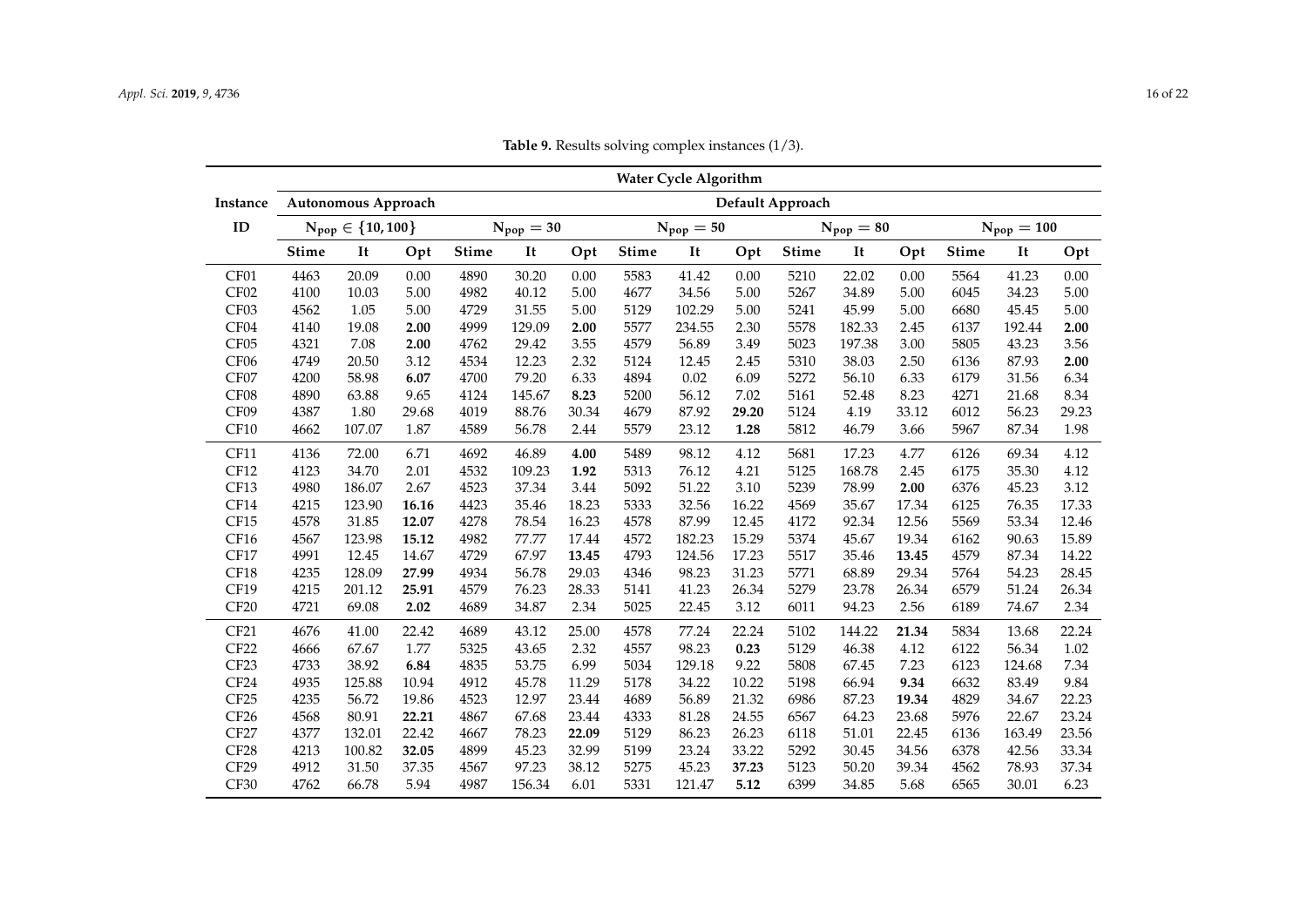<span id="page-16-0"></span>

|                  |              |                           |        |              |                |        |              | <b>Water Cycle Algorithm</b> |        |                  |                |        |              |                 |        |
|------------------|--------------|---------------------------|--------|--------------|----------------|--------|--------------|------------------------------|--------|------------------|----------------|--------|--------------|-----------------|--------|
| Instance         |              | Autonomous Approach       |        |              |                |        |              |                              |        | Default Approach |                |        |              |                 |        |
| ID               |              | $N_{pop} \in \{10, 100\}$ |        |              | $N_{pop} = 30$ |        |              | $N_{pop} = 50$               |        |                  | $N_{pop} = 80$ |        |              | $N_{pop} = 100$ |        |
|                  | <b>Stime</b> | It                        | Opt    | <b>Stime</b> | It             | Opt    | <b>Stime</b> | It                           | Opt    | <b>Stime</b>     | It             | Opt    | <b>Stime</b> | It              | Opt    |
| CF31             | 4589         | 81.44                     | 7.48   | 5744         | 232.67         | 7.09   | 4123         | 87.27                        | 8.12   | 5509             | 156.56         | 8.99   | 6195         | 63.56           | 7.97   |
| CF32             | 4412         | 146.34                    | 25.32  | 4935         | 57.68          | 26.97  | 5124         | 56.92                        | 25.22  | 5982             | 49.03          | 25.23  | 6512         | 78.46           | 24.21  |
| CF33             | 4567         | 98.92                     | 40.77  | 5567         | 23.32          | 40.01  | 5794         | 72.08                        | 40.23  | 5612             | 78.02          | 41.57  | 6391         | 56.23           | 42.23  |
| CF34             | 4567         | 86.12                     | 218.04 | 4924         | 12.34          | 232.12 | 4568         | 82.96                        | 231.59 | 5857             | 57.89          | 217.67 | 5893         | 98.32           | 221.15 |
| CF35             | 4912         | 40.71                     | 20.55  | 4678         | 122.23         | 14.23  | 4512         | 12.39                        | 13.55  | 5662             | 83.46          | 12.56  | 5704         | 112.34          | 14.45  |
| CF36             | 4809         | 50.34                     | 2.00   | 4579         | 61.92          | 2.00   | 5123         | 53.23                        | 2.00   | 5823             | 45.23          | 2.00   | 6723         | 67.23           | 2.00   |
| CF37             | 4579         | 132.45                    | 8.00   | 4986         | 48.13          | 8.34   | 4982         | 34.23                        | 8.00   | 5902             | 53.34          | 8.00   | 5723         | 87.12           | 8.00   |
| CF38             | 4790         | 98.34                     | 11.23  | 5230         | 51.09          | 11.23  | 5234         | 192.43                       | 11.00  | 6623             | 98.12          | 11.00  | 6234         | 32.47           | 11.00  |
| CF39             | 4902         | 55.10                     | 7.00   | 4123         | 69.23          | 7.00   | 5912         | 30.34                        | 7.00   | 5091             | 48.23          | 7.00   | 6871         | 54.12           | 7.00   |
| CF40             | 4891         | 41.34                     | 5.00   | 4926         | 66.34          | 5.00   | 4827         | 56.43                        | 5.00   | 6123             | 77.34          | 5.00   | 6123         | 76.12           | 5.00   |
| CF41             | 4891         | 64.12                     | 2.00   | 5209         | 82.12          | 2.00   | 5782         | 58.23                        | 2.23   | 5092             | 79.57          | 2.00   | 5983         | 12.68           | 2.00   |
| CF42             | 4981         | 77.23                     | 7.00   | 5500         | 56.19          | 7.00   | 5123         | 73.23                        | 7.00   | 5397             | 52.12          | 7.00   | 6612         | 65.69           | 7.00   |
| CF43             | 4520         | 56.56                     | 14.00  | 4987         | 57.23          | 15.23  | 4982         | 80.23                        | 14.00  | 6660             | 31.56          | 16.20  | 5981         | 77.23           | 14.00  |
| CF44             | 4532         | 52.45                     | 40.23  | 4562         | 55.23          | 42.23  | 4672         | 51.23                        | 41.70  | 5234             | 12.57          | 45.34  | 6981         | 76.35           | 41.23  |
| CF45             | 4873         | 64.98                     | 2.15   | 4982         | 124.59         | 2.23   | 5088         | 22.45                        | 1.23   | 5098             | 18.47          | 4.35   | 6912         | 91.34           | 2.34   |
| CF46             | 4762         | 91.23                     | 0.23   | 4309         | 77.34          | 0.23   | 5091         | 65.78                        | 1.10   | 5230             | 57.21          | 1.23   | 6125         | 88.31           | 2.34   |
| CF47             | 4623         | 102.34                    | 3.69   | 4986         | 76.23          | 3.13   | 5982         | 74.23                        | 2.20   | 5809             | 87.34          | 4.12   | 6898         | 10.34           | 3.34   |
| CF48             | 4981         | 73.34                     | 3.65   | 5210         | 54.33          | 2.34   | 4562         | 128.23                       | 3.12   | 5729             | 73.23          | 2.34   | 5354         | 34.57           | 3.12   |
| CF49             | 4871         | 57.09                     | 25.69  | 4975         | 58.12          | 22.35  | 4123         | 12.34                        | 23.40  | 6678             | 10.23          | 24.34  | 4981         | 64.46           | 22.34  |
| CF50             | 4812         | 53.89                     | 17.28  | 4987         | 61.23          | 20.23  | 5722         | 29.23                        | 18.23  | 5982             | 45.24          | 17.35  | 6198         | 264.12          | 18.23  |
| CF51             | 4718         | 93.56                     | 22.23  | 4198         | 57.12          | 24.56  | 4982         | 77.34                        | 23.40  | 5091             | 91.23          | 23.46  | 6987         | 136.34          | 22.35  |
| CF52             | 4412         | 53.23                     | 19.23  | 5012         | 105.23         | 18.23  | 5987         | 52.34                        | 20.23  | 5890             | 31.45          | 20.43  | 5871         | 38.23           | 20.34  |
| CF53             | 4092         | 67.75                     | 41.89  | 4876         | 72.23          | 46.12  | 5512         | 77.35                        | 41.23  | 5789             | 67.23          | 45.35  | 5123         | 65.25           | 42.34  |
| CF54             | 4902         | 73.98                     | 34.47  | 4764         | 52.31          | 35.67  | 5423         | 93.34                        | 36.98  | 6123             | 54.12          | 36.34  | 6712         | 59.21           | 36.45  |
| CF55             | 4782         | 53.46                     | 18.98  | 5562         | 76.23          | 19.32  | 5982         | 192.34                       | 17.98  | 5092             | 69.23          | 16.87  | 6258         | 54.13           | 15.56  |
| CF <sub>56</sub> | 4782         | 94.12                     | 35.79  | 4357         | 98.23          | 36.89  | 5917         | 77.23                        | 36.98  | 5689             | 77.20          | 35.12  | 6289         | 72.46           | 36.45  |
| CF57             | 4757         | 42.10                     | 4.56   | 4189         | 57.23          | 5.23   | 4728         | 88.34                        | 6.98   | 6234             | 82.23          | 4.12   | 6012         | 38.57           | 4.48   |
| CF58             | 4578         | 21.85                     | 8.69   | 5762         | 133.23         | 9.23   | 5982         | 79.23                        | 9.54   | 5819             | 78.35          | 8.23   | 5982         | 48.23           | 9.86   |
| CF59             | 4684         | 12.87                     | 14.58  | 4527         | 72.34          | 14.55  | 5123         | 67.34                        | 14.87  | 5123             | 31.34          | 15.12  | 6230         | 69.12           | 14.97  |
| CF60             | 4898         | 45.82                     | 33.87  | 5342         | 45.12          | 35.43  | 5335         | 45.01                        | 33.52  | 6123             | 23.12          | 32.24  | 6498         | 61.68           | 33.56  |

**Table 10.** Results solving complex instances (2/3).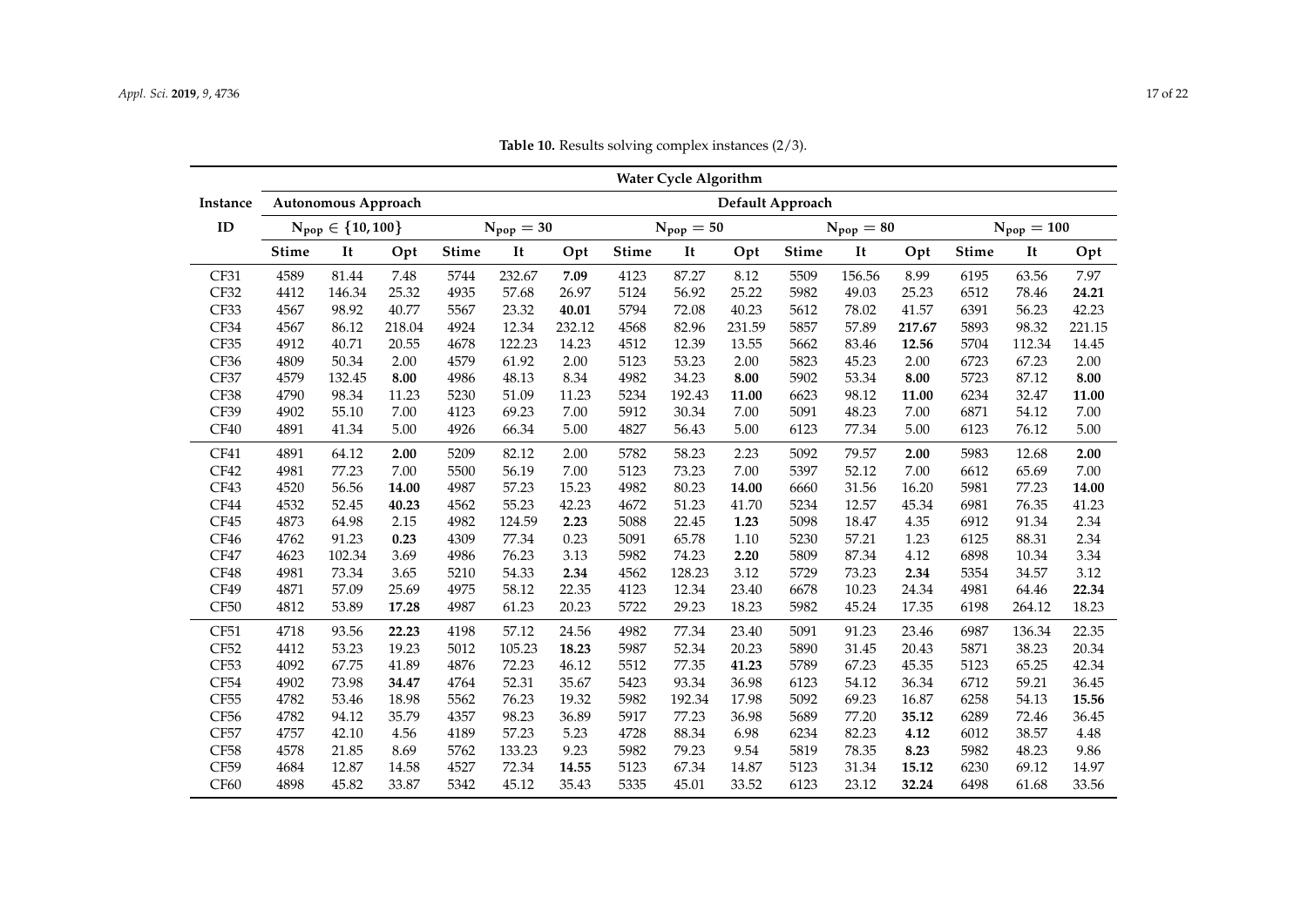<span id="page-17-0"></span>

|                  |              |                           |        |              |                |        |              | <b>Water Cycle Algorithm</b> |        |                  |                |        |              |                        |        |
|------------------|--------------|---------------------------|--------|--------------|----------------|--------|--------------|------------------------------|--------|------------------|----------------|--------|--------------|------------------------|--------|
| Instance         |              | Autonomous Approach       |        |              |                |        |              |                              |        | Default Approach |                |        |              |                        |        |
| ID               |              | $N_{pop} \in \{10, 100\}$ |        |              | $N_{pop} = 30$ |        |              | $N_{pop} = 50$               |        |                  | $N_{pop} = 80$ |        |              | $N_{\text{pop}} = 100$ |        |
|                  | <b>Stime</b> | It                        | Opt    | <b>Stime</b> | It             | Opt    | <b>Stime</b> | It                           | Opt    | <b>Stime</b>     | It             | Opt    | <b>Stime</b> | It                     | Opt    |
| CF61             | 4787         | 67.34                     | 35.01  | 4581         | 98.23          | 34.56  | 5512         | 53.23                        | 38.34  | 6987             | 19.23          | 36.12  | 6213         | 45.12                  | 35.34  |
| CF62             | 4899         | 122.56                    | 32.58  | 4198         | 34.23          | 32.45  | 5982         | 31.24                        | 37.23  | 6349             | 149.23         | 32.89  | 6098         | 59.23                  | 33.56  |
| CF63             | 4700         | 83.57                     | 71.69  | 5929         | 67.60          | 72.35  | 4627         | 45.12                        | 78.23  | 5234             | 98.34          | 71.23  | 6928         | 49.12                  | 71.35  |
| CF64             | 4698         | 75.29                     | 53.68  | 4721         | 56.78          | 55.32  | 4982         | 56.23                        | 59.23  | 4012             | 71.23          | 54.12  | 6340         | 111.35                 | 54.34  |
| CF <sub>65</sub> | 4677         | 87.31                     | 11.67  | 5892         | 77.89          | 11.01  | 4635         | 85.30                        | 17.23  | 5821             | 161.24         | 10.23  | 6329         | 51.57                  | 10.23  |
| CF66             | 4986         | 52.58                     | 15.56  | 4912         | 56.78          | 15.57  | 5872         | 34.67                        | 18.33  | 5898             | 104.23         | 15.23  | 6213         | 71.23                  | 14.23  |
| <b>CF67</b>      | 4872         | 81.23                     | 43.99  | 4719         | 43.32          | 47.45  | 4983         | 25.67                        | 49.12  | 6318             | 76.34          | 57.23  | 6391         | 33.47                  | 46.89  |
| <b>CF68</b>      | 4798         | 75.23                     | 46.46  | 4689         | 76.34          | 57.34  | 4982         | 92.34                        | 51.23  | 5981             | 207.23         | 50.47  | 6305         | 55.58                  | 48.23  |
| CF69             | 4821         | 65.12                     | 318.08 | 4986         | 87.34          | 331.32 | 5093         | 56.45                        | 367.23 | 6102             | 87.23          | 320.23 | 6982         | 97.24                  | 318.54 |
| <b>CF70</b>      | 4986         | 54.67                     | 43.65  | 4700         | 120.30         | 47.77  | 5928         | 134.12                       | 46.23  | 6124             | 41.23          | 41.23  | 6469         | 87.23                  | 41.67  |

**Table 11.** Results solving complex instances (3/3).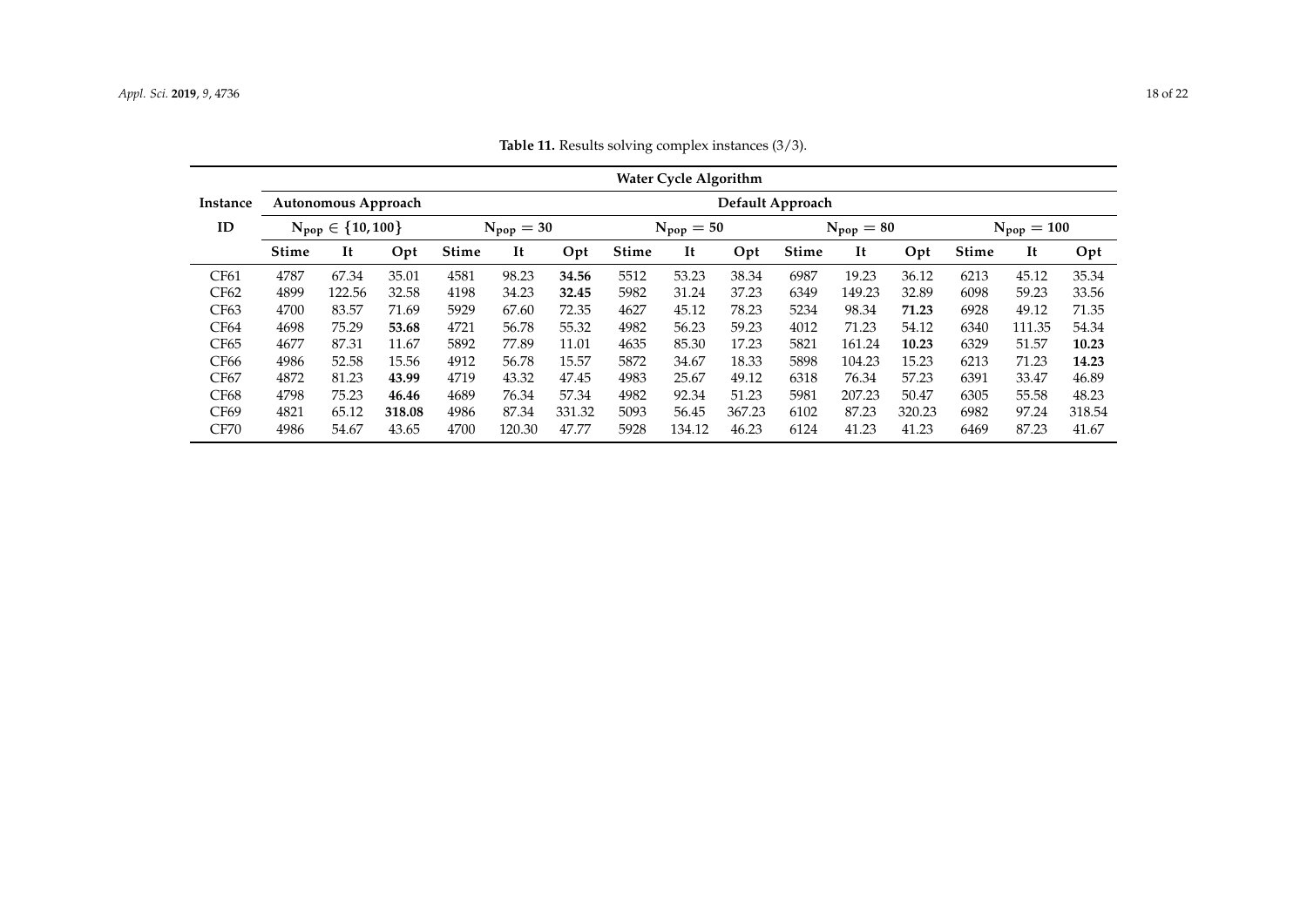## <span id="page-18-6"></span>**7. Conclusions**

In this research, the authors have demonstrated a study of an alternative approach to the application of the water cycle metaheuristic algorithm. Specifically, the authors considered concepts from the autonomous search paradigm, which is a particular case of adaptive systems, for updating the population parameter of the bio-inspired algorithm. Thus, the proposed metaheuristic can control this relevant parameter during the search process.

To know the performance of the proposal, the default water cycle algorithm and the autonomous water cycle algorithm were considered for solving the manufacturing cell design problem, which is a relevant optimization problem in the industry. Thus, two sets of instances were considered, i.e., 90 classic instances proposed by Boctor and 70 more complex instances proposed by several authors. As a result of solving these instances, the authors concluded that the performance of the autonomous approach tends to be similar to the default approach when the latter was successfully configured. This conclusion is relevant because the autonomous approach could perform in a similar way than a well-configured default approach, but without being specifically configured. That means that the autonomous approach could be considered for solving optimization problems, where configurations are unknown.

As future works, it could be interesting to improve the autonomy of the algorithm by including the capacity of dynamically updating the rest of parameters in the metaheuristic. It could also be interesting to study how to provide autonomy to other metaheuristics in the literature. Additionally, the authors plan to explore the Learnheuristic approach [\[67\]](#page-21-10), which considers concepts from the machine learning field, to improve the search capacity of the metaheuristic.

**Author Contributions:** Formal analysis, G.A. and H.d.l.F.-M.; Investigation, R.S., B.C., J.M.L.-G., F.P. and C.C.; Methodology, R.S. and B.C.; Resources, R.S. and B.C.; Software, R.O. and P.C.; Validation, R.O., P.C., G.A. and H.d.l.F.-M.; Writing—original draft, J.M.L.-G.; Writing—review & editing, F.P. and C.C. All the authors of this paper hold responsibility for every part of this manuscript.

**Funding:** Ricardo Soto is supported by Grant CONICYT/FONDECYT/REGULAR/1190129. Broderick Crawford is supported by Grant CONICYT/FONDECYT/REGULAR/1171243. Rodrigo Olivares is supported by Postgraduate Grant Pontificia Universidad Católica de Valparaíso (INF-PUCV 2015).

**Acknowledgments:** The authors thank the referees for their helpful comments, which highly improved the content and readability of the work.

**Conflicts of Interest:** The authors declare no conflict of interest. The founding sponsors had no role in the design of the study; in the collection, analyses, or interpretation of data; in the writing of the manuscript, and in the decision to publish the results.

#### **References**

- <span id="page-18-0"></span>1. Flanders, R.E. Design, manufacture, and production control of a standard machine. *Trans. Am. Soc. Mech. Eng.* **1924**, *46*, 691–738.
- <span id="page-18-1"></span>2. Soto, R.; Kjellerstrand, H.; Durán, O.; Crawford, B.; Monfroy, E.; Paredes, F. Cell formation in group technology using constraint programming and Boolean satisfiability. *Expert Syst. Appl.* **2012**, *39*, 11423–11427. [\[CrossRef\]](http://dx.doi.org/10.1016/j.eswa.2012.04.020)
- <span id="page-18-2"></span>3. Soto, R.; Kjellerstrand, H.; Gutiérrez, J.; López, A.; Crawford, B.; Monfroy, E. Solving Manufacturing Cell Design Problems Using Constraint Programming. In *Advanced Research in Applied Artificial Intelligence*; Springer: Berlin/Heidelberg, Germany, 2012; pp. 400–406.
- <span id="page-18-3"></span>4. Moon, C.; Gen, M. A genetic algorithm-based approach for design of independent manufacturing cells. *Int. J. Prod. Econ.* **1999**, *60–61*, 421–426. [\[CrossRef\]](http://dx.doi.org/10.1016/S0925-5273(98)00167-4)
- <span id="page-18-4"></span>5. Xambre, A.; Vilarinho, P. A simulated annealing approach for manufacturing cell formation with multiple identical machines. *Eur. J. Oper. Res.* **2003**, *151*, 434–446. [\[CrossRef\]](http://dx.doi.org/10.1016/S0377-2217(02)00836-6)
- <span id="page-18-5"></span>6. Huang, C.; Li, Y.; Yao, X. A Survey of Automatic Parameter Tuning Methods for Metaheuristics. *IEEE Trans. Evol. Comput.* **2019**. [\[CrossRef\]](http://dx.doi.org/10.1109/TEVC.2019.2921598)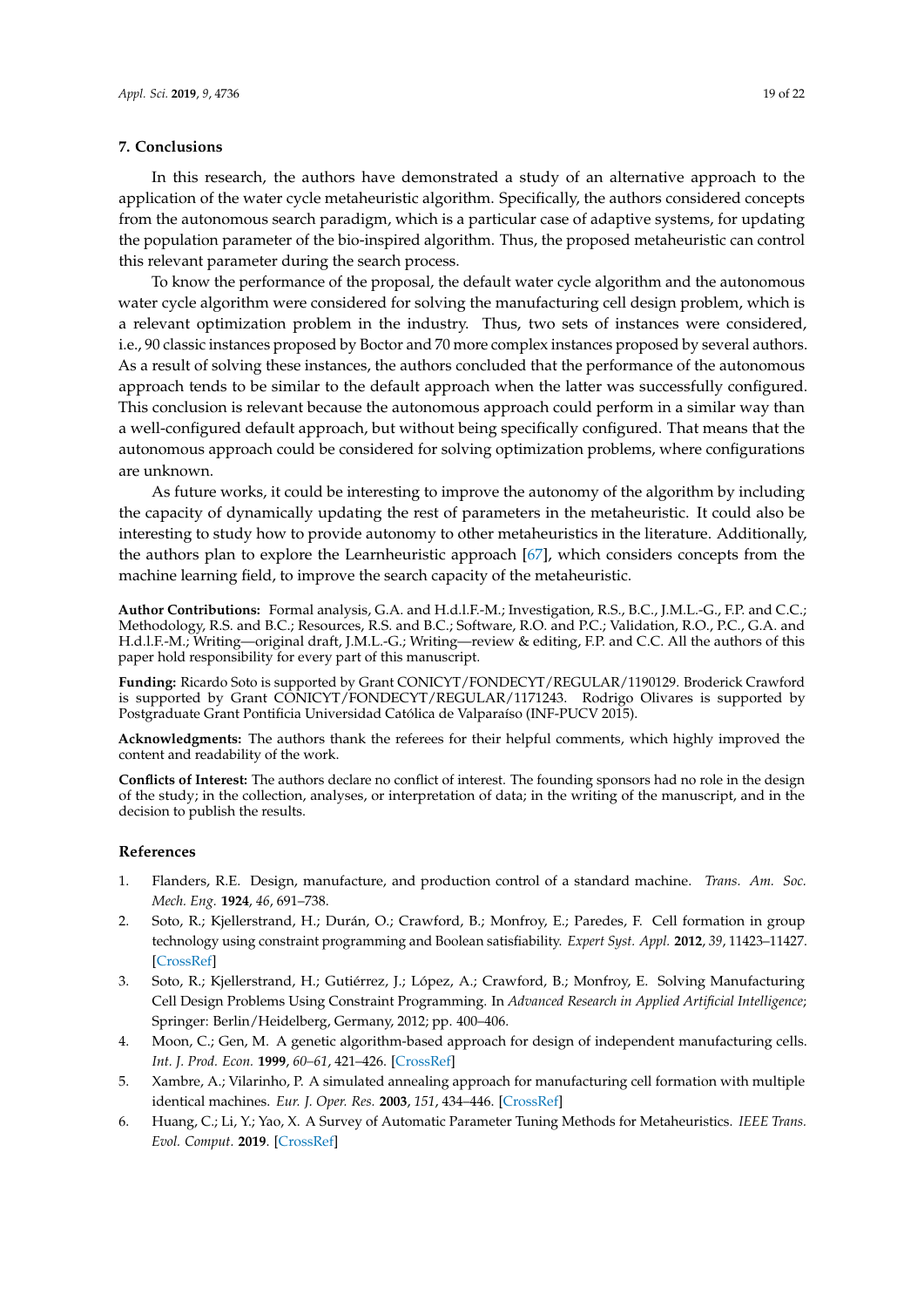- <span id="page-19-0"></span>7. Eskandar, H.; Sadollah, A.; Bahreininejad, A.; Hamdi, M. Water cycle algorithm—A novel metaheuristic optimization method for solving constrained engineering optimization problems. *Comput. Struct.* **2012**, *110–111*, 151–166. [\[CrossRef\]](http://dx.doi.org/10.1016/j.compstruc.2012.07.010)
- <span id="page-19-1"></span>8. Sadollah, A.; Eskandar, H.; Lee, H.M.; Yoo, D.G.; Kim, J.H. Water cycle algorithm: A detailed standard code. *SoftwareX* **2015**, *5*, 37–43. [\[CrossRef\]](http://dx.doi.org/10.1016/j.softx.2016.03.001)
- <span id="page-19-2"></span>9. Hamadi, Y.; Monfroy, E.; Saubion, F. What Is Autonomous Search? In *Hybrid Optimization*; Springer: New York, NY, USA, 2010; pp. 357–391.
- <span id="page-19-3"></span>10. Črepinšek, M.; Liu, S.H.; Mernik, M. Exploration and exploitation in evolutionary algorithms: A survey. *ACM Comput. Surv. (CSUR)* **2013**, *45*, 35. [\[CrossRef\]](http://dx.doi.org/10.1145/2480741.2480752)
- <span id="page-19-4"></span>11. Boctor, F.F. A Jinear formulation of the machine-part cell formation problem. *Int. J. Prod. Res.* **1991**, *29*, 343–356. [\[CrossRef\]](http://dx.doi.org/10.1080/00207549108930075)
- <span id="page-19-5"></span>12. Burbidge, J.L. Production flow analysis for planning group technology. *J. Oper. Manag.* **1991**, *10*, 5–27. [\[CrossRef\]](http://dx.doi.org/10.1016/0272-6963(91)90033-T)
- <span id="page-19-6"></span>13. Purcheck, G.F.K. A Linear-Programming Method for the Combinatorial Grouping of an Incomplete Power Set. *J. Cybern.* **1975**, *5*, 51–76. [\[CrossRef\]](http://dx.doi.org/10.1080/01969727508545920)
- 14. Oliva-López, E.; Purcheck, G.F. Load balancing for group technology planning and control. *Int. J. Mach. Tool Des. Res.* **1979**, *19*, 259–274. [\[CrossRef\]](http://dx.doi.org/10.1016/0020-7357(79)90015-5)
- 15. Kusiak, A.; Chow, W.S. Efficient solving of the group technology problem. *J. Manuf. Syst.* **1987**, *6*, 117–124. [\[CrossRef\]](http://dx.doi.org/10.1016/0278-6125(87)90035-5)
- 16. Albadawi, Z.; Bashir, H.A.; Chen, M. A mathematical approach for the formation of manufacturing cells. *Comput. Ind. Eng.* **2005**, *48*, 3–21. [\[CrossRef\]](http://dx.doi.org/10.1016/j.cie.2004.06.008)
- 17. Sankaran, S.; Rodin, E.Y. Multiple objective decision making approach to cell formation: A goal programming model. *Math. Comput. Model.* **1990**, *13*, 71–81. [\[CrossRef\]](http://dx.doi.org/10.1016/0895-7177(90)90079-3)
- <span id="page-19-7"></span>18. Shafer, S.M.; Rogers, D.F. A goal programming approach to the cell formation problem. *J. Oper. Manag.* **1991**, *10*, 28–43. [\[CrossRef\]](http://dx.doi.org/10.1016/0272-6963(91)90034-U)
- <span id="page-19-8"></span>19. Aljaber, N.; Baek, W.; Chen, C.L. A tabu search approach to the cell formation problem. *Comput. Ind. Eng.* **1997**, *32*, 169–185. [\[CrossRef\]](http://dx.doi.org/10.1016/S0360-8352(96)00208-2)
- 20. Lozano, S.; Adenso-Diaz, B.; Eguia, I.; Onieva, L. A One-Step Tabu Search Algorithm for Manufacturing Cell Design. *J. Oper. Res. Soc.* **1999**, *50*, 509–516. [\[CrossRef\]](http://dx.doi.org/10.1057/palgrave.jors.2600704)
- 21. Chang, C.C.; Wu, T.H.; Wu, C.W. An efficient approach to determine cell formation, cell layout and intracellular machine sequence in cellular manufacturing systems. *Comput. Ind. Eng.* **2013**, *66*, 438–450. [\[CrossRef\]](http://dx.doi.org/10.1016/j.cie.2013.07.009)
- 22. Lei, D.; Wu, Z. Tabu search-based approach to multi-objective machine-part cell formation. *Int. J. Prod. Res.* **2005**, *43*, 5241–5252. [\[CrossRef\]](http://dx.doi.org/10.1080/00207540500216516)
- <span id="page-19-9"></span>23. Chung, S.H.; Wu, T.H.; Chang, C.C. An efficient tabu search algorithm to the cell formation problem with alternative routings and machine reliability considerations. *Comput. Ind. Eng.* **2011**, *60*, 7–15. [\[CrossRef\]](http://dx.doi.org/10.1016/j.cie.2010.08.016)
- <span id="page-19-10"></span>24. Venugopal, V.; Narendran, T. A genetic algorithm approach to the machine-component grouping problem with multiple objectives. *Comput. Ind. Eng.* **1992**, *22*, 469–480. [\[CrossRef\]](http://dx.doi.org/10.1016/0360-8352(92)90022-C)
- <span id="page-19-11"></span>25. Gupta, Y.; Gupta, M.; Kumar, A.; Sundaram, C. A genetic algorithm-based approach to cell composition and layout design problems. *Int. J. Prod. Res.* **1996**, *34*, 447–482. [\[CrossRef\]](http://dx.doi.org/10.1080/00207549608904913)
- <span id="page-19-12"></span>26. Lee, M.K.; Luong, H.; Abhary, K. A genetic algorithm based cell design considering alternative routing. *Comput. Integr. Manuf. Syst.* **1997**, *10*, 93–108. [\[CrossRef\]](http://dx.doi.org/10.1016/S0951-5240(97)00001-3)
- <span id="page-19-13"></span>27. Chan, F.T.S.; Lau, K.W.; Chan, L.Y.; Lo, V.H.Y. Cell formation problem with consideration of both intracellular and intercellular movements. *Int. J. Prod. Res.* **2008**, *46*, 2589–2620. [\[CrossRef\]](http://dx.doi.org/10.1080/00207540500478843)
- <span id="page-19-14"></span>28. Chiang, C.P.; Lee, S.D. A genetic-based algorithm with the optimal partition approach for the cell formation in bi-directional linear flow layout. *Int. J. Comput. Integr. Manuf.* **2004**, *17*, 364–375. [\[CrossRef\]](http://dx.doi.org/10.1080/09511920310001640512)
- <span id="page-19-15"></span>29. Imran, M.; Kang, C.; Lee, Y.H.; Jahanzaib, M.; Aziz, H. Cell formation in a cellular manufacturing system using simulation integrated hybrid genetic algorithm. *Comput. Ind. Eng.* **2017**, *105*, 123–135. [\[CrossRef\]](http://dx.doi.org/10.1016/j.cie.2016.12.028)
- <span id="page-19-16"></span>30. Chan, F.T.; Lau, K.; Chan, P.; Choy, K. Two-stage approach for machine-part grouping and cell layout problems. *Robot. Comput.-Integr. Manuf.* **2006**, *22*, 217–238. [\[CrossRef\]](http://dx.doi.org/10.1016/j.rcim.2005.04.002)
- <span id="page-19-17"></span>31. Nsakanda, A.L.; Diaby, M.; Price, W.L. Hybrid genetic approach for solving large-scale capacitated cell formation problems with multiple routings. *Eur. J. Oper. Res.* **2006**, *171*, 1051–1070. [\[CrossRef\]](http://dx.doi.org/10.1016/j.ejor.2005.01.017)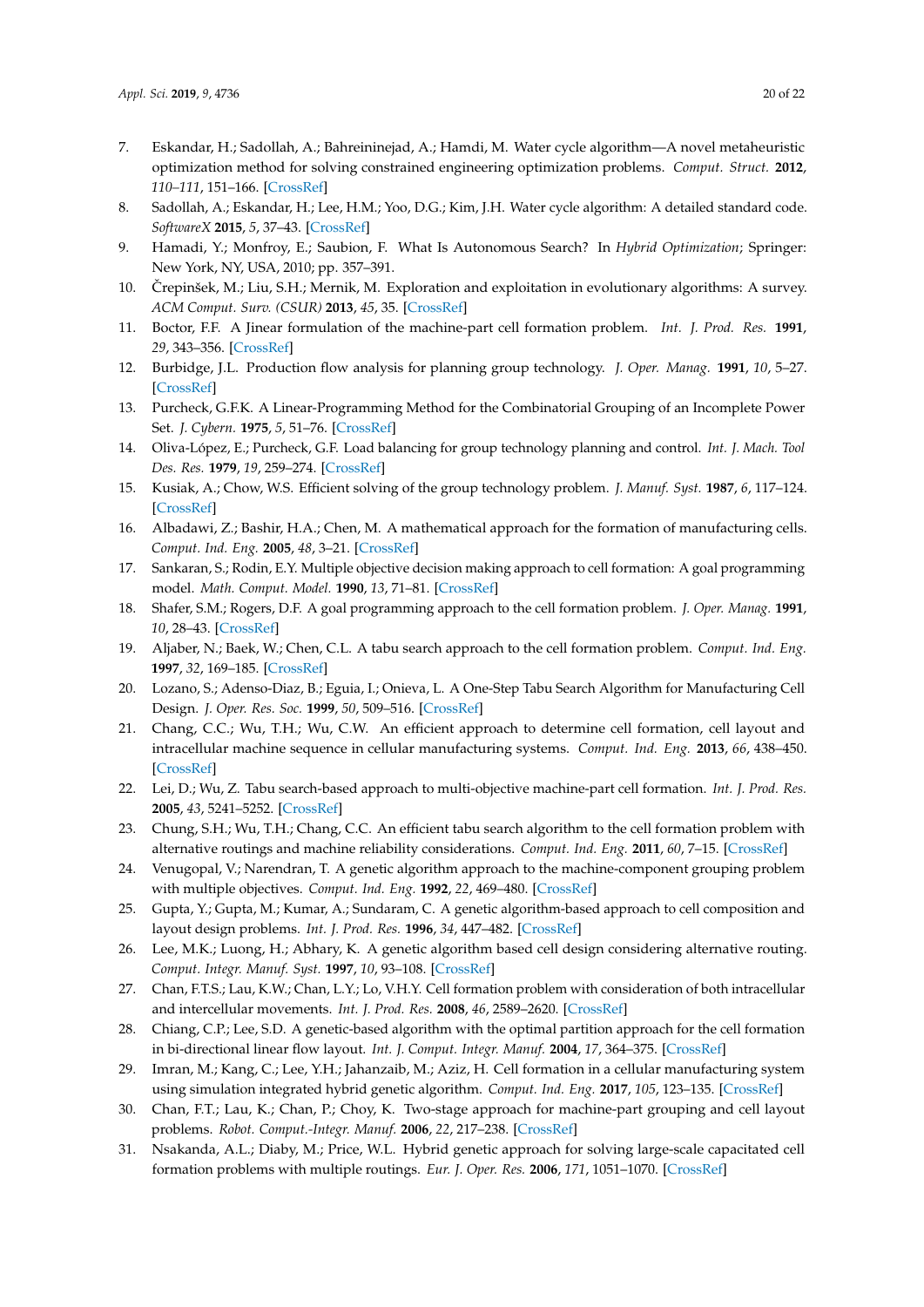- 32. Boulif, M.; Atif, K. A new branch-&-bound-enhanced genetic algorithm for the manufacturing cell formation problem. *Comput. Oper. Res.* **2006**, *33*, 2219–2245.
- 33. Zeb, A.; Khan, M.; Khan, N.; Tariq, A.; Ali, L.; Azam, F.; Jaffery, S.H.I. Hybridization of simulated annealing with genetic algorithm for cell formation problem. *Int. J. Adv. Manuf. Technol.* **2016**, *86*, 2243–2254. [\[CrossRef\]](http://dx.doi.org/10.1007/s00170-015-8288-3)
- <span id="page-20-0"></span>34. Banerjee, I.; Das, P. Group technology based adaptive cell formation using predator–prey genetic algorithm. *Appl. Soft Comput.* **2012**, *12*, 559–572. [\[CrossRef\]](http://dx.doi.org/10.1016/j.asoc.2011.07.021)
- <span id="page-20-1"></span>35. Wu, T.H.; Chang, C.C.; Chung, S.H. A simulated annealing algorithm for manufacturing cell formation problems. *Expert Syst. Appl.* **2008**, *34*, 1609–1617. [\[CrossRef\]](http://dx.doi.org/10.1016/j.eswa.2007.01.012)
- 36. Noktehdan, A.; Karimi, B.; Kashan, A.H. A differential evolution algorithm for the manufacturing cell formation problem using group based operators. *Expert Syst. Appl.* **2010**, *37*, 4822–4829. [\[CrossRef\]](http://dx.doi.org/10.1016/j.eswa.2009.12.033)
- 37. Tavakkoli-Moghaddam, R.; Javadian, N.; Khorrami, A.; Gholipour-Kanani, Y. Design of a scatter search method for a novel multi-criteria group scheduling problem in a cellular manufacturing system. *Expert Syst. Appl.* **2010**, *37*, 2661–2669. [\[CrossRef\]](http://dx.doi.org/10.1016/j.eswa.2009.08.012)
- <span id="page-20-2"></span>38. Durán, O.; Rodriguez, N.; Consalter, L.A. Collaborative particle swarm optimization with a data mining technique for manufacturing cell design. *Expert Syst. Appl.* **2010**, *37*, 1563–1567. [\[CrossRef\]](http://dx.doi.org/10.1016/j.eswa.2009.06.061)
- <span id="page-20-3"></span>39. Soto, R.; Crawford, B.; Almonacid, B.; Paredes, F., A Migrating Birds Optimization Algorithm for Machine-Part Cell Formation Problems. In *Advances in Artificial Intelligence and Soft Computing, Proceedings of the 14th Mexican International Conference on Artificial Intelligence (MICAI 2015), Cuernavaca, Mexico, 25–31 October 2015*; Part I; Springer International Publishing: Cham, Switzerland, 2015; pp. 270–281.
- <span id="page-20-4"></span>40. Soto, R.; Crawford, B.; Almonacid, B.; Paredes, F. Efficient Parallel Sorting for Migrating Birds Optimization When Solving Machine-Part Cell Formation Problems. *Sci. Program.* **2016**, *2016*, 21. [\[CrossRef\]](http://dx.doi.org/10.1155/2016/9402503)
- <span id="page-20-5"></span>41. Soto, R.; Crawford, B.; Vega, E.; Paredes, F. Solving Manufacturing Cell Design Problems Using an Artificial Fish Swarm Algorithm. In *Lecture Notes in Computer Science*; Springer International Publishing: Berlin/Heidelberg, Germany , 2015; pp. 282–290.
- <span id="page-20-6"></span>42. Soto, R.; Crawford, B.; Vega, E.; Johnson, F.; Paredes, F. Solving Manufacturing Cell Design Problems Using a Shuffled Frog Leaping Algorithm. In *Advances in Intelligent Systems and Computing*; Springer International Publishing: Berlin/Heidelberg, Germany, 2015; pp. 253–261.
- <span id="page-20-7"></span>43. Soto, R.; Crawford, B.; Alarcón, A.; Zec, C.; Vega, E.; Reyes, V.; Araya, I.; Olguín, E. Solving Manufacturing Cell Design Problems by Using a Bat Algorithm Approach. In *Lecture Notes in Computer Science*; Springer International Publishing: Berlin/Heidelberg, Germany, 2016; pp. 184–191.
- <span id="page-20-8"></span>44. Munoz, R.; Olivares, R.; Taramasco, C.; Villarroel, R.; Soto, R.; Alonso-Sánchez, M.F.; Merino, E.; de Albuquerque, V.H.C. A new EEG software that supports emotion recognition by using an autonomous approach. *Neural Comput. Appl.* **2018**. [\[CrossRef\]](http://dx.doi.org/10.1007/s00521-018-3925-z)
- <span id="page-20-9"></span>45. Soto, R.; Crawford, B.; Lama, J.; Almonacid, B. A firefly algorithm to solve the manufacturing cell design problem. In Proceedings of the 2016 11th Iberian Conference on Information Systems and Technologies (CISTI), Las Palmas, Spain, 15–18 June 2016; pp. 1–4.
- <span id="page-20-10"></span>46. Soto, R.; Crawford, B.; Lama, J.; Paredes, F. A Firefly Algorithm to Solve the Manufacturing Cell Design Problem. In *Advances in Intelligent Systems and Computing*; Springer International Publishing: Berlin/Heidelberg, Germany, 2016; pp. 103–114.
- <span id="page-20-11"></span>47. Soto, R.; Crawford, B.; Toledo, A.A.; de la Fuente-Mella, H.; Castro, C.; Paredes, F.; Olivares, R. Solving the Manufacturing Cell Design Problem through Binary Cat Swarm Optimization with Dynamic Mixture Ratios. *Comput. Intell. Neurosci.* **2019**, *2019*. [\[CrossRef\]](http://dx.doi.org/10.1155/2019/4787856)
- <span id="page-20-12"></span>48. Soto, R.; Crawford, B.; Olivares, R.; Conti, M.D.; Rubio, R.; Almonacid, B.; Niklander, S. Resolving the Manufacturing Cell Design Problem Using the Flower Pollination Algorithm. In *Lecture Notes in Computer Science*; Springer International Publishing: Berlin/Heidelberg, Germany, 2016; pp. 184–195.
- <span id="page-20-13"></span>49. Munoz, R.; Olivares, R.; Taramasco, C.; Villarroel, R.; Soto, R.; Barcelos, T.S.; Merino, E.; Alonso-Sánchez, M.F. Using Black Hole Algorithm to Improve EEG-Based Emotion Recognition. *Comput. Intell. Neurosci.* **2018**, *2018*. [\[CrossRef\]](http://dx.doi.org/10.1155/2018/3050214)
- <span id="page-20-14"></span>50. Almonacid, B.; Aspée, F.; Soto, R.; Crawford, B.; Lama, J. Solving the manufacturing cell design problem using the modified binary firefly algorithm and the egyptian vulture optimisation algorithm. *IET Softw.* **2017**, *11*, 105–115. [\[CrossRef\]](http://dx.doi.org/10.1049/iet-sen.2016.0196)